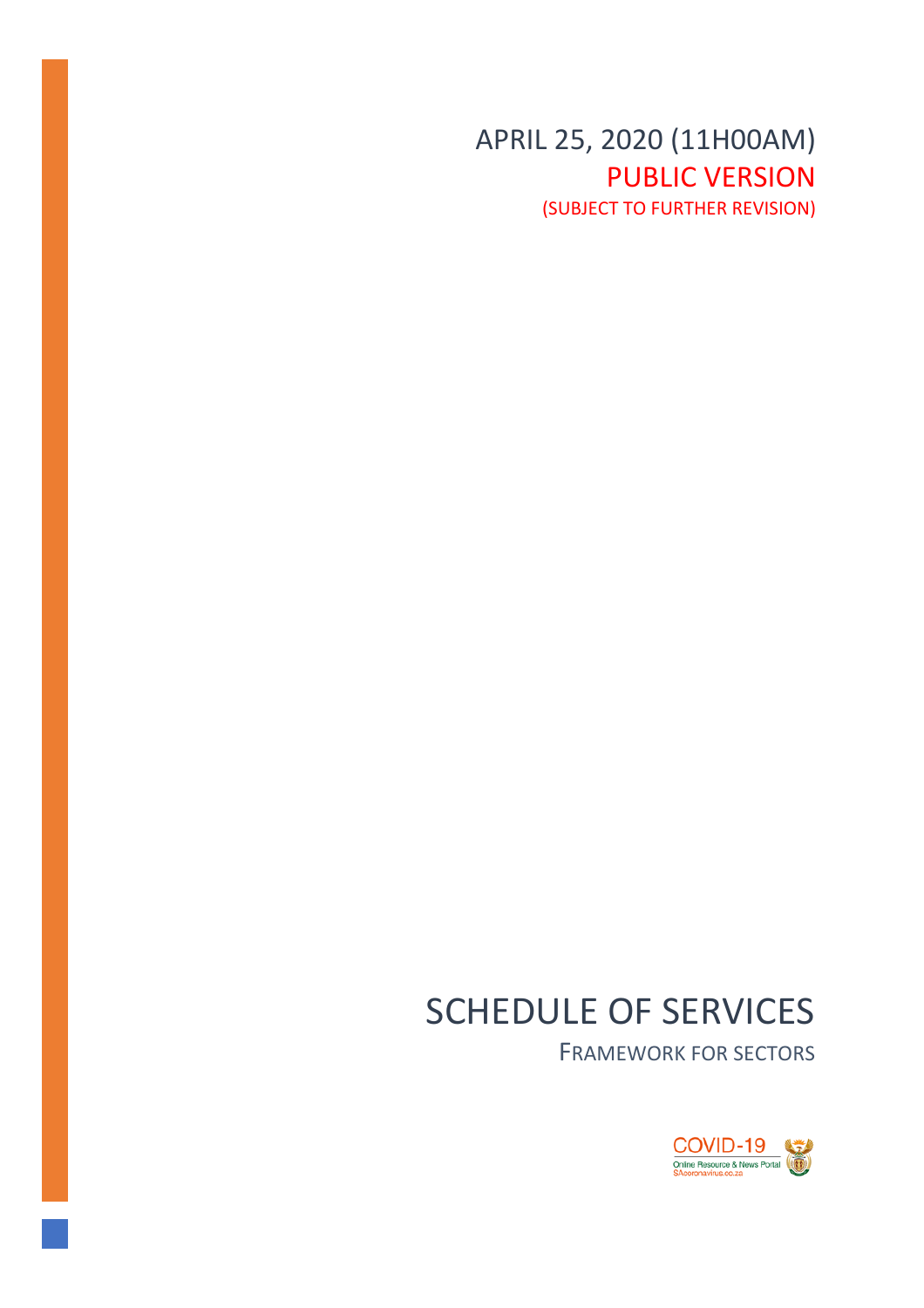#### DRAFT FRAMEWORK FOR SECTORS 25 April 2020

#### **Level Five: Permitted Retail and Service Operations; and Personal Movement**

**All COVID-19 health and safety protocols must be followed at all times, including observance of guidelines for social distancing, sanitation and hygiene, and use of appropriate personal protective equipment, like cloth face masks, as determined by the National Department of Health**

**People may travel to perform and acquire services only where such services cannot be provided from the safety of one's home**

**A reference to a permitted level of employment must take into account the necessary social distancing guidelines as per the National Department of Health**

|    | A. Agriculture, hunting, forestry and fishing:                                 |
|----|--------------------------------------------------------------------------------|
|    | 1. Food-related agriculture, livestock, transport of live animals and auctions |
|    | (subject to health directions) and related agricultural services;              |
|    | 2. All fishing, operation of fish hatcheries and fish farms; and               |
|    | 3. Harvesting and storage activities essential to prevent the wastage of       |
|    | primary agricultural goods                                                     |
|    | B. Electricity, gas and water supply:                                          |
|    | 1. All electricity, gas and water supply                                       |
|    | C. Manufacturing:                                                              |
|    | 1. Manufacture of all retail products permitted to be sold under Level Five,   |
|    | and all input products, permitted scaling up to full employment, except        |
|    | where otherwise indicated:                                                     |
|    | 2. Manufacture of paper and paper products, excluding stationery,              |
|    | permitted scaling up to full employment;                                       |
|    | 3. Manufacture of packaging, including glass, plastic bottles and containers,  |
|    | permitted scaling up to full employment;                                       |
|    | 4. Manufacture of winter clothing, bedding and heaters, and all inputs         |
|    | required, permitted, commencing at 25% and scaling up to 50%                   |
|    | employment;                                                                    |
|    | 5. Petroleum smelters, refineries and furnaces, permitted scaling up to full   |
|    | employment                                                                     |
|    | D. Construction and related services (inc. tradespeople):                      |
|    | 1. Civil engineering for public works projects (including water, energy,       |
|    | sanitation);                                                                   |
|    | 2. Critical public works construction; and                                     |
|    | 3. Critical maintenance and repairs                                            |
|    | E. Wholesale and retail trade, covering stores, spaza shops, eCommerce and     |
|    | informal traders:                                                              |
| 1. | Any food product, including non-alcoholic beverages and animal food,           |
|    | excluding the sale of cooked hot food;                                         |
|    | 2. Toilet Paper, sanitary pads, sanitary tampons, condoms;                     |
| 3. | Hand sanitiser, disinfectants, soap, alcohol for industrial use, household     |
|    | cleaning products, and personal protective equipment;                          |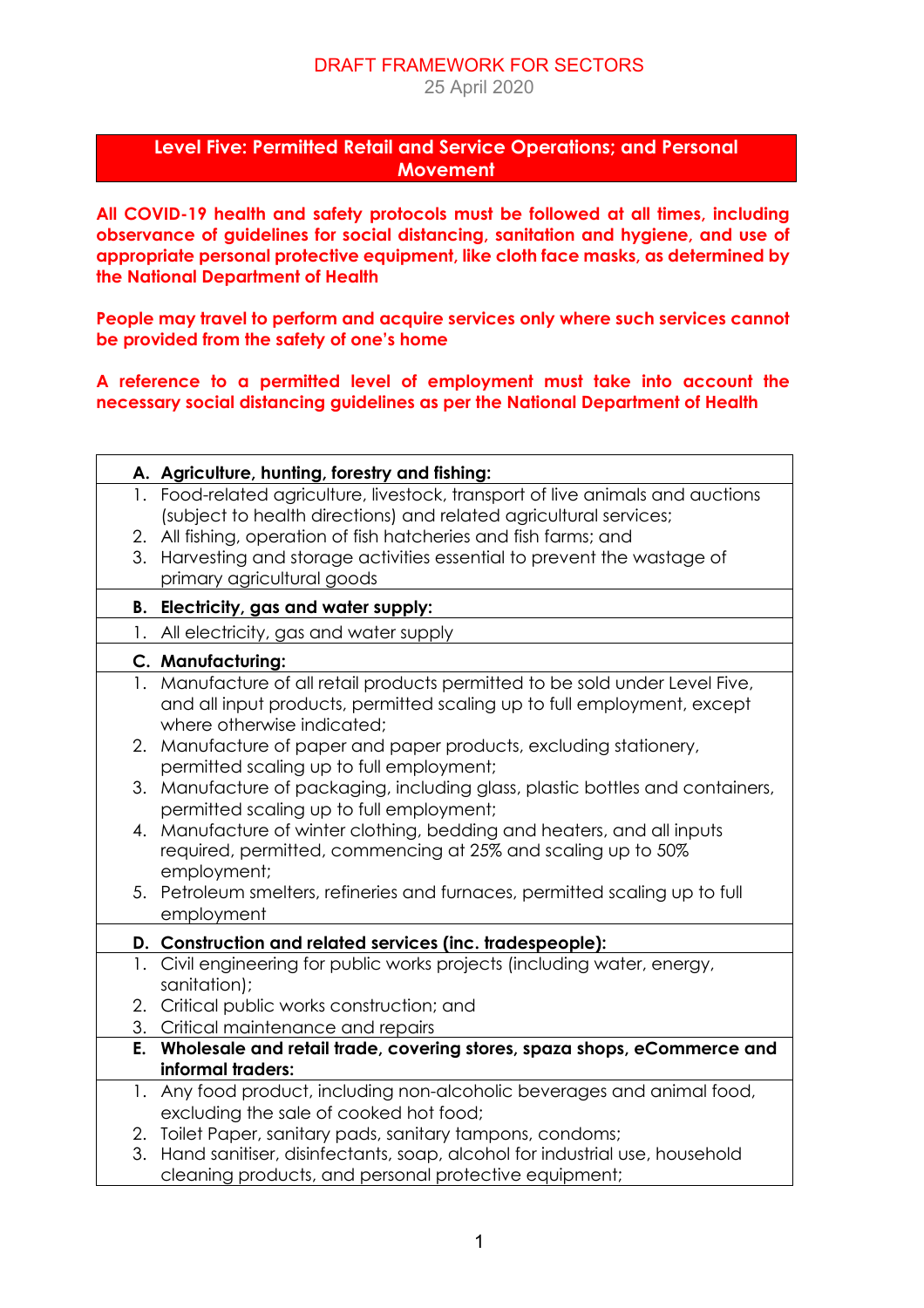25 April 2020

| 4. Products for the care of babies and toddlers;                                   |
|------------------------------------------------------------------------------------|
| 5. Personal toiletries, including haircare, body and face care products, roll-     |
| ons, deodorants, and dental care products;                                         |
| 6. Medical and Hospital Supplies, medicine, equipment and personal                 |
| protective equipment;                                                              |
| 7. Fuel, including coal, wood, paraffin and gas;                                   |
| 8. Airtime and electricity                                                         |
| 9. Hardware, components and supplies required by any qualified                     |
| tradespersons solely for the purpose of emergency repairs at residential           |
| homes;                                                                             |
| 10. Hardware, components and supplies required by any entity engaged in            |
| the provision of essential services for any project related to the provision of    |
| water, electricity or other essential services;                                    |
| 11. Components for vehicles undergoing emergency repairs where such                |
| vehicle is used by a person engaged in essential services work;                    |
| 12. Chemicals, packaging and ancillary products used in the production of          |
| any these products;                                                                |
| 13. Textiles required to produce face masks, and other personal protective         |
| equipment;                                                                         |
| 14. Children's clothing;                                                           |
| 15. Winter clothing bedding and heaters;                                           |
| 16. On-line delivery of ICT equipment to facilitate work-from-home                 |
| arrangements including computers, mobile telephones and other home                 |
| office equipment                                                                   |
| 17. No sale of liquor permitted                                                    |
| F. Information and communication services:                                         |
| 1. All telecommunication services and infrastructure;                              |
| Information and Communication Technology services to support essential<br>2.       |
| services;                                                                          |
| 3. Postal services and courier services related to transport of medical            |
| products                                                                           |
|                                                                                    |
| G. Media and entertainment services:                                               |
| Online services;                                                                   |
| 2. Productions for local broadcast; and live streaming in support of COVID-19      |
| subject to directions; and                                                         |
| Newspapers and broadcasting<br>3.                                                  |
| H. Financial and business services:                                                |
| Employees should work from home where possible;<br>1.                              |
| Call centres, for local and international markets, may operate subject to<br>2.    |
| directions issues by the relevant cabinet members;                                 |
| Essential financial services may operate subject to directions issues by the<br>3. |
| relevant cabinet member;                                                           |
| Private security services may operate;<br>4.                                       |
| Implementation of payroll systems;<br>5.                                           |
| Rental of motor vehicles, machinery and equipment, and of personal and<br>6.       |
| household goods to support other essential services;                               |
|                                                                                    |
| Other professional services may operate only where work-from-home is not<br>1.     |
| possible, and only to support other essential services                             |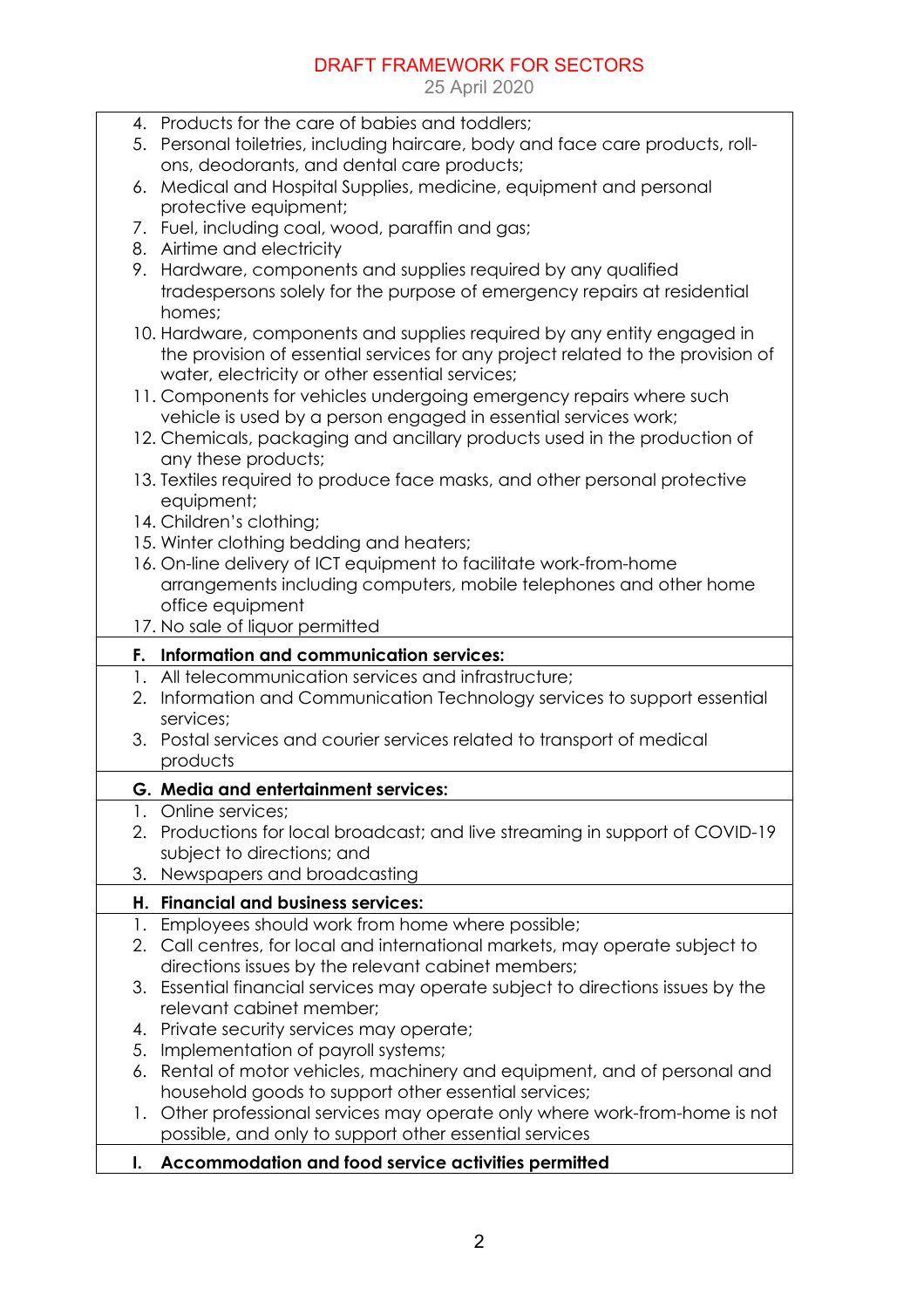|    | 1. Accommodation not permitted, except for quarantine, essential services                                                                         |
|----|---------------------------------------------------------------------------------------------------------------------------------------------------|
|    | 2. Restaurant, take-away, bar and canteen services not permitted                                                                                  |
| J. | Transport, storage and communication services permitted                                                                                           |
|    | 1. Rail, ocean and air transport permitted only for the shipment of cargo;                                                                        |
| 2. | Taxis, buses, e-hailing services subject to restrictions on capacity and times,<br>and for permitted activities only; and                         |
| 3. | Transport and logistics in respect of specific cargo, and permitted retail                                                                        |
|    | goods to neighbouring countries, which shall include all goods imported                                                                           |
|    | via SA ports of entry, for re-export to neighbouring countries                                                                                    |
|    | K. Mining and quarrying:                                                                                                                          |
|    | 1. Coal production for Eskom scaling up to full employment; and                                                                                   |
| 2. | All other mining starting in batches scaling up towards 50% employment                                                                            |
| L. | Repair and related emergency services permitted                                                                                                   |
|    | 1. Tow trucks and vehicle recovery services                                                                                                       |
| 2. | Emergency repair work, including plumbers, electricians, locksmiths,                                                                              |
|    | glaziers, roof repair work                                                                                                                        |
|    | 3. Emergency automobile repairs for persons rendering essential services                                                                          |
|    | M. Supply chains:                                                                                                                                 |
| 1. | Production, manufacturing, supply, logistics, transport, delivery, critical                                                                       |
|    | maintenance and repair in relation to the rendering of permitted services                                                                         |
| 2. | including components and equipment;                                                                                                               |
|    | All workplaces or premises must have care and maintenance that is<br>essential to the prevention of the destruction or significant impairment of  |
|    | working areas, plant, machinery or inventory, or to permit orderly shutdown                                                                       |
|    | arrangements, on such conditions as may be issued by means of directions                                                                          |
|    | by the relevant cabinet members                                                                                                                   |
|    | N. Private households employment:                                                                                                                 |
|    | 1. Live-in staff, and staff providing care to the sick, mentally ill, elderly, people                                                             |
|    | with disabilities and children                                                                                                                    |
|    | O. Public administration, government services and other arms of the state:                                                                        |
|    | 1. Only essential government and administration services may operate,                                                                             |
|    | including:                                                                                                                                        |
|    | a) Disaster management services;                                                                                                                  |
|    | b) Birth and death certificates, replacement identification documents,                                                                            |
|    | c) Essential municipal services;                                                                                                                  |
|    | d) Services related to the essential functioning of courts;                                                                                       |
|    | e) Essential SARS services defined by the Commissioner of SARS;                                                                                   |
|    | Police, peace officers, traffic officers, military medical personnel and<br>f<br>soldiers, correctional services officials and traffic management |
|    | services;                                                                                                                                         |
|    | g) Services rendered by the Executive, members of Parliament,                                                                                     |
|    | Members of the Provincial Legislature, Members of Local Councils,                                                                                 |
|    | the Judiciary, traditional leaders and National Office Bearers of                                                                                 |
|    | Political Parties represented in Parliament;                                                                                                      |
|    | h) Commissioners of the South African Human Rights Commission,                                                                                    |
|    | Gender Commission, the Commission for the Promotion and                                                                                           |
|    | Protection of the Rights of Cultural, Religious and Linguistic                                                                                    |
|    |                                                                                                                                                   |
|    | Communities, the Public Protector and Deputy Public Protector and                                                                                 |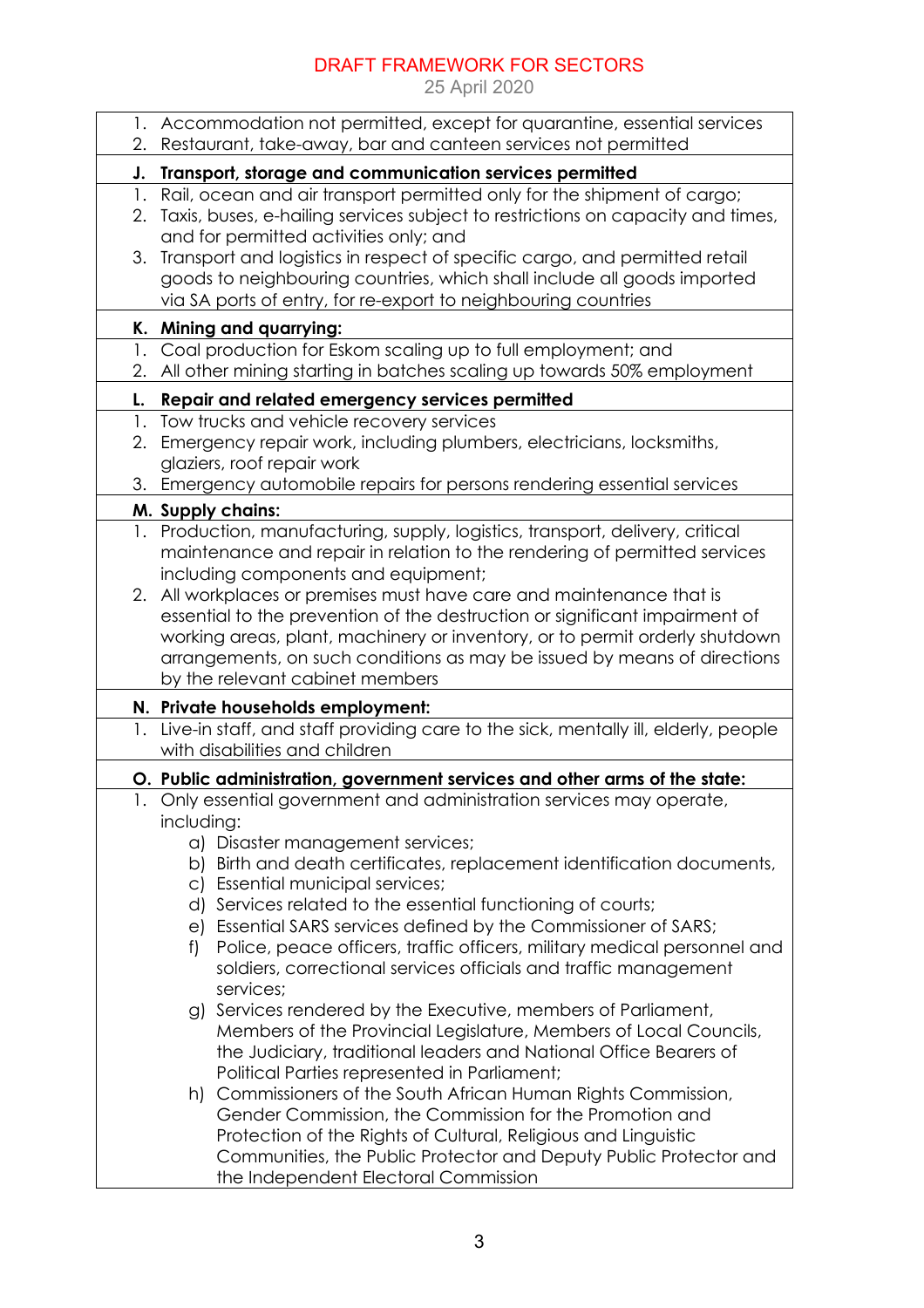|    | P. Health, social and personal services:                                          |
|----|-----------------------------------------------------------------------------------|
| 1. | Medical and veterinary services permitted;                                        |
|    | 2. Cleaning, sanitation, pest control, sewerage, waste and refuse removal         |
|    | services:                                                                         |
| 3. | Social work, counselling, care and relief activities permitted for COVID-19       |
|    | care and relief for the sick, mentally ill, elderly, people with disabilities and |
|    | children;                                                                         |
|    | 4. Wildlife Management, Antipoaching, Animal Care and Veterinary services;        |
| 5. | Funeral, and cremation services, including mortuaries services and the            |
|    | transportation of mortal remains;                                                 |
| 6. | Trade union essential staff for workers covered by Level 5, subject to            |
|    | <b>Directions</b>                                                                 |
|    | <b>Q.</b> Education services:                                                     |
|    | 1. Permitted on dates and schedule set out separately                             |
|    |                                                                                   |
|    |                                                                                   |
|    | R. Personal Movement:                                                             |
| 1. | Interprovincial travel is not permitted except to return to work with proof of    |
|    | employment; for movement of learners, with permit; in exceptional                 |
|    | circumstances such as funerals (with approval) or essential services.             |
| 2. | Stay at home, other than essential travel for work and to purchase essential      |
|    | goods.                                                                            |
| 3. | No recreational travel or to meet friends or family.                              |
| 4. | Mandatory use of cloth masks (including home-made ones to cover nose              |
|    | and mask) and ensure hand hygiene when in public and at workplace.                |
| 5. | Emergencies for medical reasons.                                                  |
| 6. | Those who have an exemption to travel for funerals                                |
| 7. | South Africans returning home and foreign nationals leaving South Africa          |
| 8. | Elderly and persons with co-morbidities are encouraged to self-isolate and        |
|    | only leave home for exceptional reasons.                                          |
|    | 9. Social distancing (2m away from other persons) to be applied in public         |
|    | when, shopping, and visiting health facilities (pharmacies, clinics etc)          |
|    | 10. Social distancing when using public and private transport, as per transport   |
|    | guidelines                                                                        |
|    | 11. All public gatherings are prohibited.                                         |
|    | 12. Stores to ensure that there is temperature screening of patrons, hand         |
|    | sanitisers available and measures to facilitate social distancing. Where the      |
|    | number of customers cannot be accommodated at once then measures                  |
|    | such a ticket system and defined limit of time in the store per customer          |
|    | should be implemented instead of the physical queuing of customers.               |
|    | 13. Curfews will be implemented between 8pm and 5am, unless for essential         |
|    | service workers returning from or going to work                                   |
|    |                                                                                   |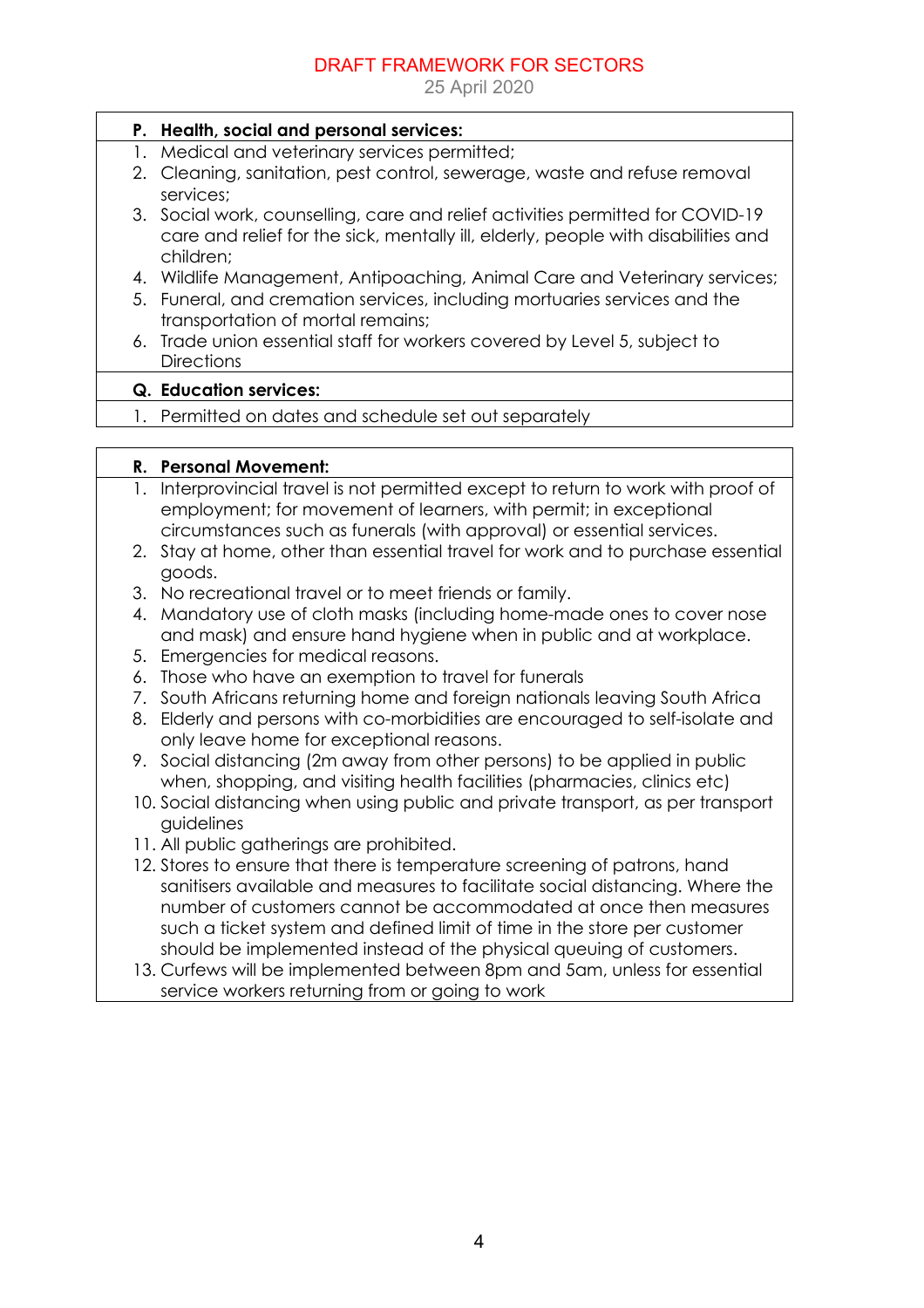25 April 2020

**Level Four: Permitted Retail and Service Operations; and Personal Movement**

**All COVID-19 health and safety protocols must be followed at all times, including observance of guidelines for social distancing, sanitation and hygiene, and use of appropriate personal protective equipment, like cloth face masks, as determined by the National Department of Health**

**People may travel to perform and acquire services only where such services cannot be provided from the safety of one's home**

**A reference to a permitted level of employment must take into account the necessary social distancing guidelines as per the National Department of Health**

**In the document, when moving between levels, the green text means additions or changes from the prior level. For example, Level 4 adds forestry, logging and related services to Agriculture. It is now market in green in Level 4.** 

|    | A. Agriculture, hunting, forestry and fishing:                                                                            |
|----|---------------------------------------------------------------------------------------------------------------------------|
|    | 1. All agriculture, hunting, forestry, fishing and related services, including the                                        |
|    | export of agricultural products permitted                                                                                 |
| В. | Electricity, gas and water supply:                                                                                        |
|    | 2. All electricity, gas and water supply                                                                                  |
|    | C. Manufacturing:                                                                                                         |
|    | 1. Manufacture of retail products permitted to be sold under Level Four, and                                              |
|    | all input products, permitted scaling up to full employment, except where<br>otherwise indicated;                         |
|    | 2. Manufacture of paper and paper products, excluding stationery,                                                         |
|    | permitted scaling up to full employment;                                                                                  |
|    | 3. Manufacture of packaging, including glass, plastic bottles and containers,<br>permitted scaling up to full employment; |
|    | 4. Petroleum smelters, refineries and furnaces, permitted scaling up to full                                              |
|    | employment;                                                                                                               |
| 5. | Manufacture of winter clothing, bedding and heaters (and all inputs                                                       |
|    | required) permitted, commencing at 25% and scaling up to 50%                                                              |
|    | employment;                                                                                                               |
|    | 6. Automotive manufacturing, including components, scaling up in phases to                                                |
|    | 50% employment;<br>7. Stationery production, scaling up in phases to 50% employment                                       |
|    | 8. Cement, other construction material, and hardware, scaling up in phases                                                |
|    | to 50% employment;                                                                                                        |
|    | 9. All other manufacturing, scaling up to 20% employment                                                                  |
|    | D. Construction and related services (inc. tradespeople):                                                                 |
|    | 1. Civil engineering for public works projects (including water, energy,                                                  |
|    | sanitation);                                                                                                              |
|    | 2. Critical public works construction;                                                                                    |
| 3. | Road and bridge projects;                                                                                                 |
|    | 4. Other public works civil engineering projects; and                                                                     |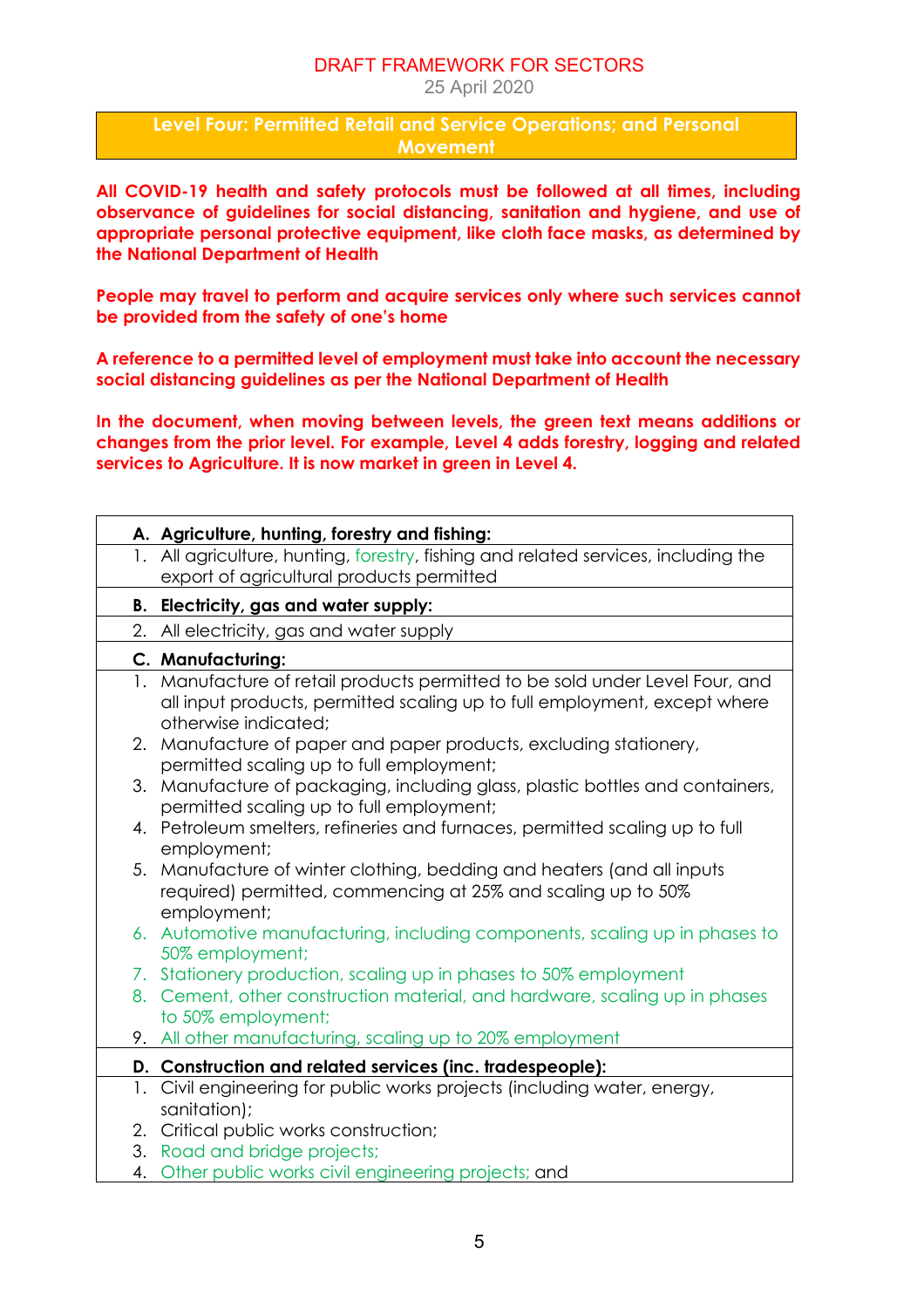|    | 5. Critical maintenance and repairs                                                                                                      |
|----|------------------------------------------------------------------------------------------------------------------------------------------|
|    | E. Wholesale and retail trade, covering stores, spaza shops, eCommerce and                                                               |
|    | informal traders:                                                                                                                        |
|    | 1. Any food product, including non-alcoholic beverages and animal food;                                                                  |
|    | 2. The sale of hot cooked food, only for home delivery;                                                                                  |
| 4. | 3. Toilet Paper, sanitary pads, sanitary tampons, condoms;<br>Hand sanitiser, disinfectants, soap, alcohol for industrial use, household |
|    | cleaning products, and personal protective equipment;                                                                                    |
|    | 5. Products for the care of babies and toddlers;                                                                                         |
|    | 6. Personal toiletries, including haircare, body and face care products, roll-                                                           |
|    | ons, deodorants, dental care products;                                                                                                   |
| 7. | Medical and Hospital Supplies, medicine, equipment and personal                                                                          |
|    | protective equipment;                                                                                                                    |
|    | 8. Fuel and lighting, including coal, wood, paraffin and gas;                                                                            |
|    | 9. Airtime and electricity                                                                                                               |
|    | 10. Hardware, components and supplies required by any qualified                                                                          |
|    | tradespersons solely for the purpose of emergency repairs at residential                                                                 |
|    | homes;<br>11. Hardware, components and supplies required by any entity engaged in                                                        |
|    | the provision of essential services for any project related to the provision of                                                          |
|    | water, electricity or other essential services;                                                                                          |
|    | 12. Components for vehicles undergoing emergency repairs where such                                                                      |
|    | vehicle is used by a person engaged in essential services work;                                                                          |
|    | 13. Chemicals, packaging and ancillary products used in the production of                                                                |
|    | any these products;                                                                                                                      |
|    | 14. Textiles required to produce face masks, and other personal protective<br>equipment;                                                 |
|    | 15. Winter clothing, bedding and heaters;                                                                                                |
|    | 16. Children's clothing;                                                                                                                 |
|    | 17. Stationery and educational books;                                                                                                    |
|    | 18. Tobacco products;                                                                                                                    |
|    | 19. Personal ICT equipment including computers, mobile telephones and other                                                              |
|    | home office equipment;                                                                                                                   |
|    | 20. No sale of liquor permitted                                                                                                          |
| F. | Information and communication services:                                                                                                  |
| 1. | All telecommunication services and infrastructure;                                                                                       |
| 2. | Information and Communication Technology services for all private and<br>business customers;                                             |
| 3. | Postal services and courier services related to transport of medical                                                                     |
|    | products                                                                                                                                 |
|    | G. Media and entertainment services:                                                                                                     |
| 1. | Online services;                                                                                                                         |
| 2. | Productions for local broadcast; and live streaming in support of COVID-19                                                               |
|    | subject to directions; and                                                                                                               |
| 3. | Newspapers and broadcasting                                                                                                              |
| Н. | <b>Financial and business services:</b>                                                                                                  |
| 1. | Employees should work from home where possible;                                                                                          |
| 2. | Call centres, for local and all international markets, may operate subject to                                                            |
|    | directions issues by the relevant cabinet members;                                                                                       |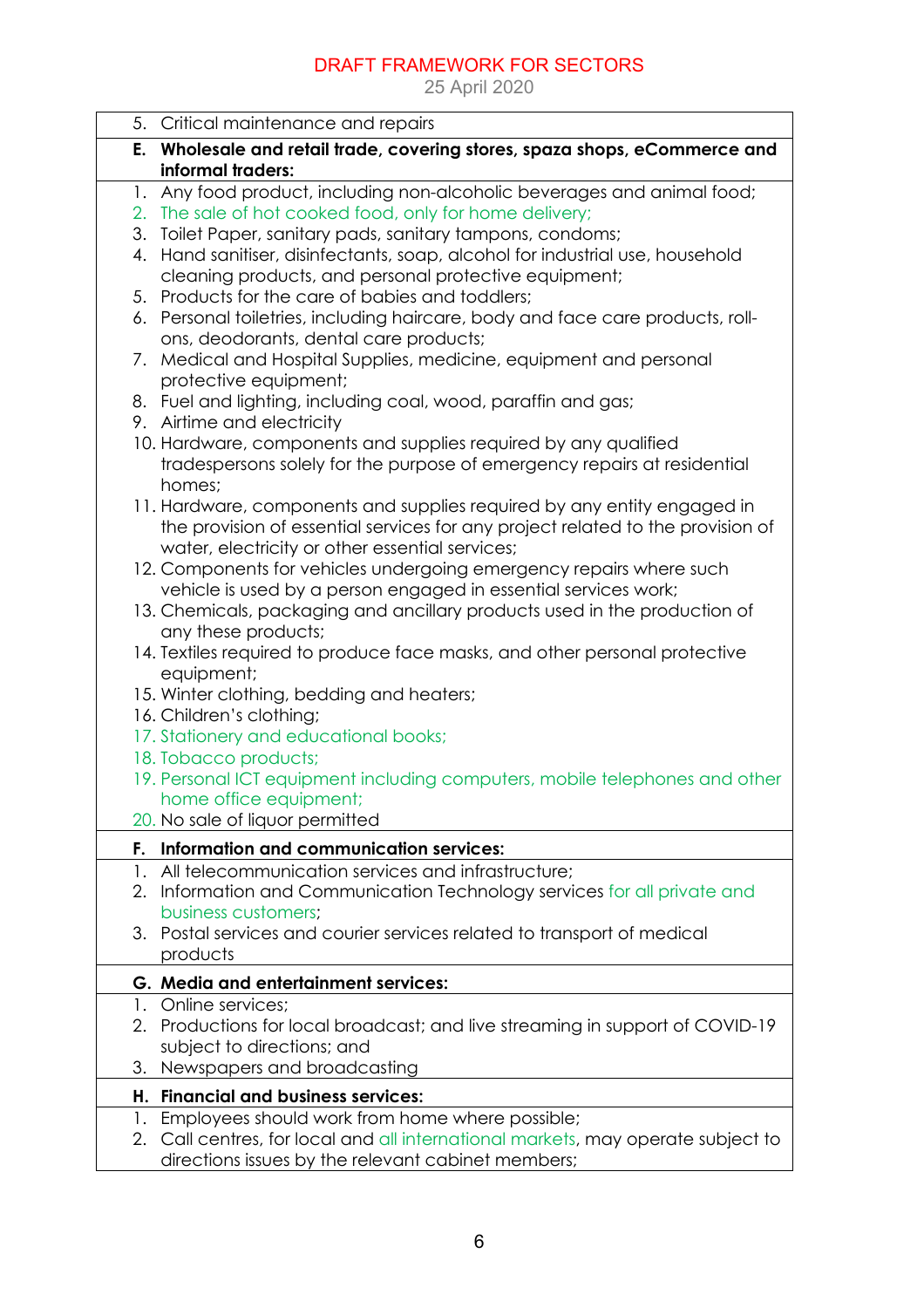|    | 3. Essential financial services may operate subject to directions issues by the                                                        |
|----|----------------------------------------------------------------------------------------------------------------------------------------|
|    | relevant cabinet member;                                                                                                               |
| 4. | Private security services may operate;                                                                                                 |
| 5. | Implementation of payroll systems;                                                                                                     |
| 6. | Rental of motor vehicles, machinery and equipment, and of personal and<br>household goods to support other Level Four services         |
|    | 7. Other professional services may operate only where work-from-home is not<br>possible, and only to support other Level Four services |
|    |                                                                                                                                        |
| I. | Accommodation and food service activities:                                                                                             |
|    | 1. Accommodation not permitted, except for quarantine and essential<br>services                                                        |
|    | 2. Restaurants only for food delivery services (9am-8pm) and subject to<br>curfew (no sit down or pick-up allowed)                     |
| J. | Transport, storage and communication services:                                                                                         |
|    | 1. Ocean and air transport permitted only for the shipment of cargo;                                                                   |
|    | 2. Public rail, minibus taxi and bus services will resume at levels and on terms                                                       |
|    | as will be set out in Directions, based on the progressive increase in                                                                 |
|    | commuter numbers during the various phases;                                                                                            |
| 3. | E-hailing services subject to restrictions on capacity and times, and for                                                              |
|    | permitted activities only; and                                                                                                         |
| 4. | Transport and logistics in respect of specified cargo, and permitted retail                                                            |
|    | goods to neighbouring countries, which shall include all goods imported                                                                |
|    | via SA ports of entry, for re-export to neighbouring countries;                                                                        |
|    | 5. Essential imported goods will be prioritised through ports of entry and for                                                         |
|    | transport and handling to final users. Directions will be issued in respect of                                                         |
|    | other goods                                                                                                                            |
|    | K. Mining and quarrying:                                                                                                               |
| 3. | Coal production for Eskom scaling up to full employment;                                                                               |
| 4. | Open-cast mining scaling up to full employment; and                                                                                    |
| 5. | All other mining starting in batches scaling up towards 50% employment                                                                 |
| L. |                                                                                                                                        |
| 1. | Repair and related emergency services:<br>Tow trucks and vehicle recovery services;                                                    |
|    | 2. Emergency repair work, including plumbers, electricians, locksmiths,                                                                |
|    | glaziers, roof repair work;                                                                                                            |
| 3. | Emergency automobile repairs for all persons                                                                                           |
|    | M. Supply Chains:                                                                                                                      |
| 1. | Production, manufacturing, supply, logistics, transport, delivery, critical                                                            |
|    | maintenance and repair in relation to the rendering of permitted services                                                              |
|    | including components and equipment;                                                                                                    |
| 2. | All workplaces or premises must have care and maintenance that is                                                                      |
|    | essential to the prevention of the destruction or significant impairment of                                                            |
|    | working areas, plant, machinery or inventory, or to permit orderly wind                                                                |
|    | down arrangements, on such conditions as may be issued by means of                                                                     |
|    | directions by the relevant cabinet members                                                                                             |
|    | N. Private households employment:                                                                                                      |
| 1. | Permitted to support all Level 4 personnel and live-in staff                                                                           |
|    | O. Public administration, government services and other arms of the state:                                                             |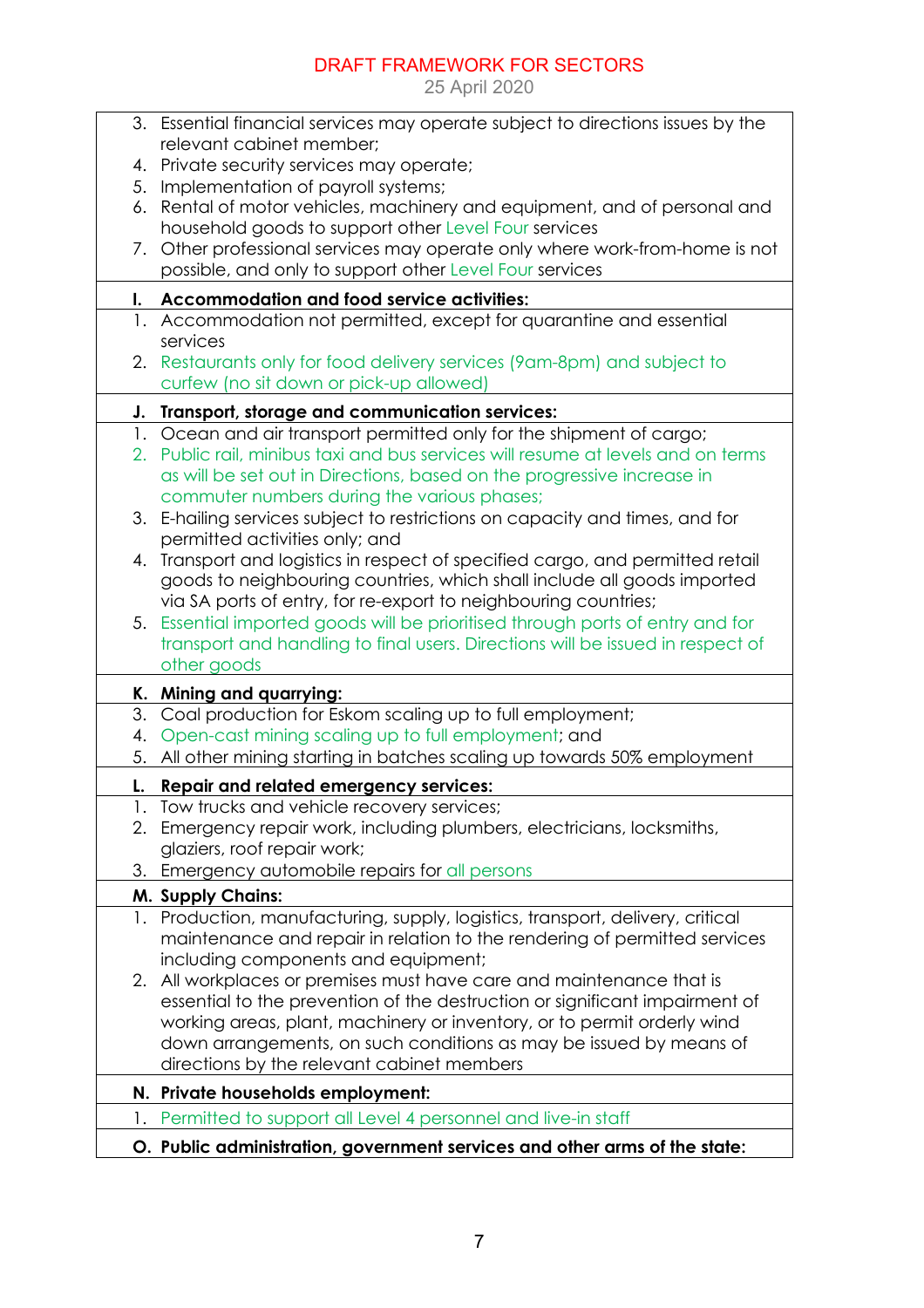25 April 2020

|    | 2. Only essential government and administration services may operate,        |
|----|------------------------------------------------------------------------------|
|    | including:                                                                   |
|    | a) Disaster management services;                                             |
|    | b) Licensing, permitting and deeds offices; birth and death certificates,    |
|    | replacement identification documents;                                        |
|    | c) Any other service designated by the Executive Authority, HODs,            |
|    | Heads of Courts, and Heads of other Chapter 9 Institutions                   |
|    | d) Essential municipal services;                                             |
|    | e) Services related to the essential functioning of courts;                  |
|    | f) Essential SARS services defined by the Commissioner of SARS;              |
|    | g) Police, peace officers, traffic officers, military medical personnel and  |
|    | soldiers, correctional services officials and traffic management             |
|    | services;                                                                    |
|    | h) Services rendered by the Executive, members of Parliament,                |
|    | Members of the Provincial Legislature, Members of Local Councils,            |
|    | the Judiciary, traditional leaders and National Office Bearers of            |
|    | Political Parties represented in Parliament;                                 |
|    | Commissioners of the South African Human Rights Commission,<br>i)            |
|    | Gender Commission, the Commission for the Promotion and                      |
|    | Protection of the Rights of Cultural, Religious and Linguistic               |
|    | Communities, the Public Protector and Deputy Public Protector and            |
|    | the Independent Electoral Commission                                         |
|    | P. Health, social and personal services:                                     |
|    | 1. Medical and veterinary services permitted;                                |
|    | 2. Cleaning, sanitation, pest control, sewerage, waste and refuse removal    |
|    | services;                                                                    |
|    | 3. Recycling of glass, paper & metal inc informal recyclers permitted at 50% |
|    | capacity;                                                                    |
|    | 4. All Social work, counselling, care and relief activities permitted        |
|    | 5. Wildlife Management, Antipoaching, Animal Care and Veterinary services;   |
|    | 6. Funeral and cremation services, including mortuaries services and the     |
|    | transportation of mortal remains;                                            |
|    | 7. Trade union essential staff for workers covered by Level 4, subject to    |
|    | <b>Directions</b>                                                            |
|    | Q. Education services:                                                       |
| 1. | Permitted on dates and schedule set out separately                           |
|    |                                                                              |

|  | R. Personal Movement:                                                                                                                                                                 |
|--|---------------------------------------------------------------------------------------------------------------------------------------------------------------------------------------|
|  | Interprovincial travel is not permitted except to return to work with proof of<br>employment, in exceptional circumstances such as funerals (with<br>approval) or essential services. |
|  | 2. Stay at home, other than essential travel for work and to purchase essential<br>goods.                                                                                             |
|  | 3. No recreational travel or to meet friends or family.                                                                                                                               |
|  | 4. People can exercise under strict public health conditions, subject to<br>directions, which will exclude organised activities, recreational facilities,<br>and gyms                 |
|  | $\epsilon$ becomes the set of delay marked including hame made and the cover ness                                                                                                     |

5. Mandatory use of cloth masks (including home-made ones to cover nose and mask) and ensure hand hygiene when in public and at workplace.

6. Emergencies for medical reasons.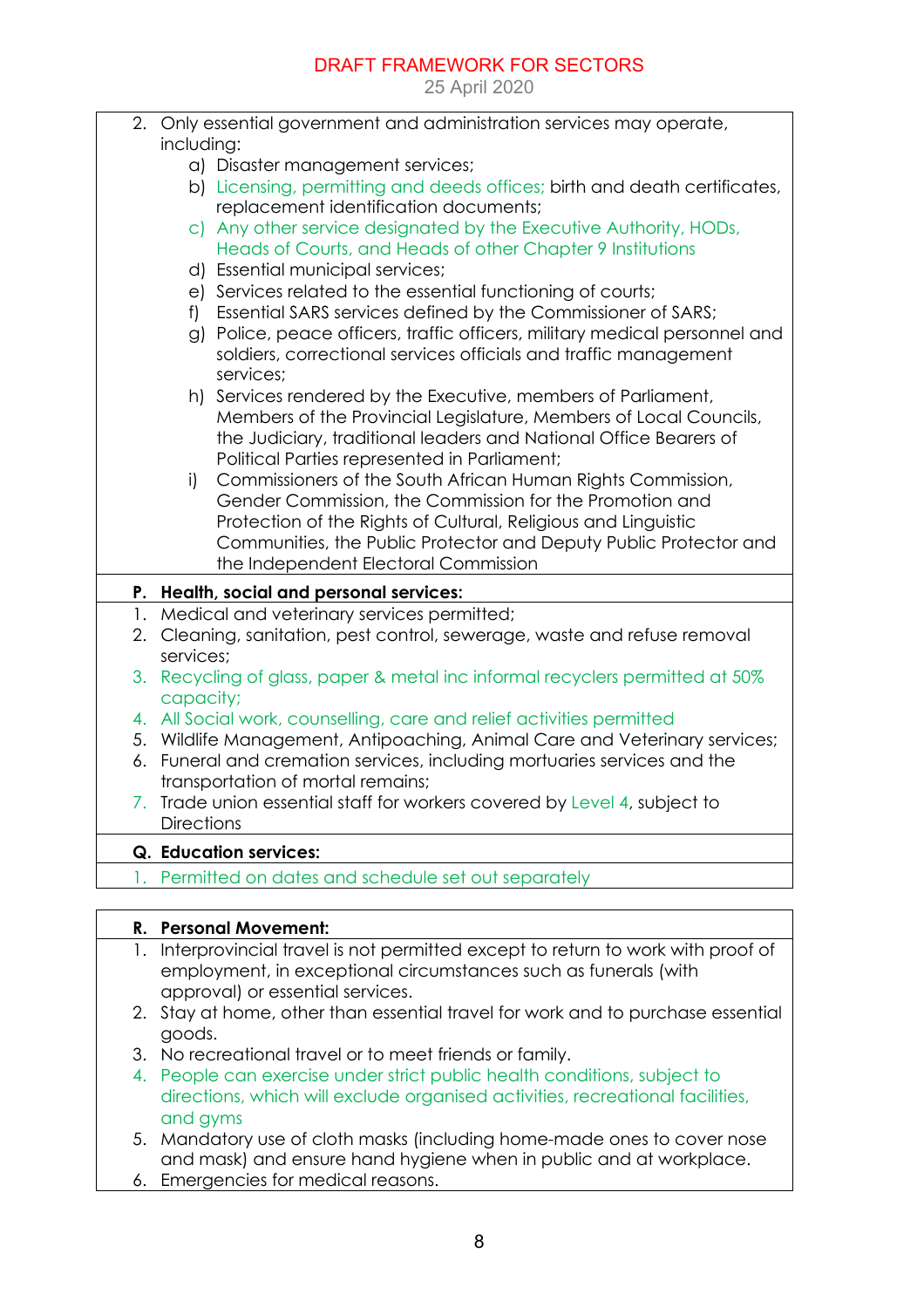- 7. Those who have an exemption to travel for funerals
- 8. South Africans returning home and foreign nationals leaving South Africa
- 9. Elderly and persons with co-morbidities are encouraged to self-isolate and only leave home for exceptional reasons.
- 10. Social distancing (2m away from other persons) to be applied in public when, shopping, visiting health facilities (pharmacies, clinics etc),
- 11. Social distancing when using public and private transport, as per transport guidelines
- 12. All public gatherings are prohibited.
- 13. Stores to ensure that there is temperature screening of patrons, hand sanitisers available and measures to facilitate social distancing. Where the number of customers cannot be accommodated at once then measures such a ticket system and defined limit of time in the store per customer should be implemented instead of the physical queuing of customers.
- 14. Curfews will be implemented between 8pm and 5am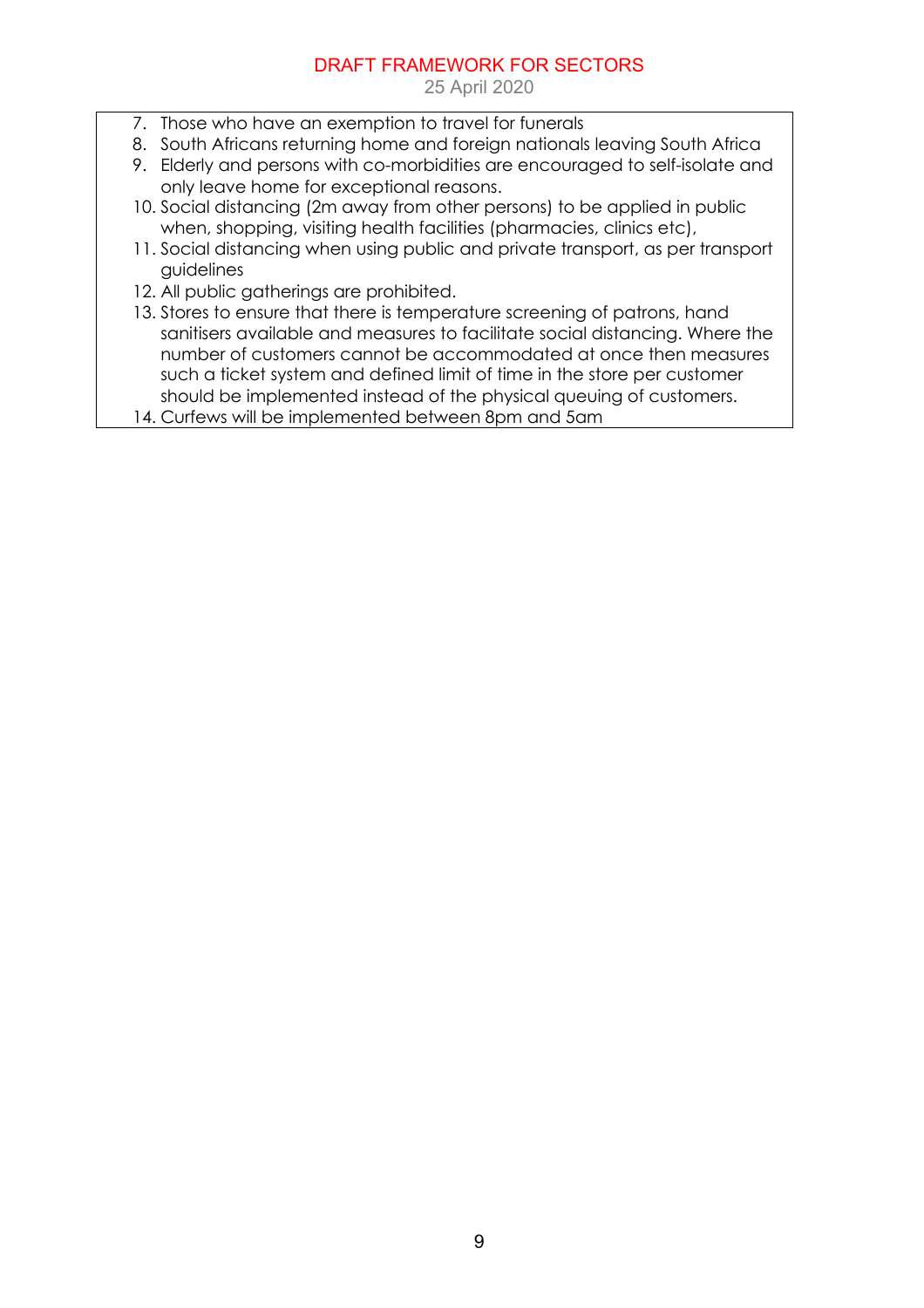#### DRAFT FRAMEWORK FOR SECTORS 25 April 2020

**Level Three: Permitted Retail and Service Operations; and Personal Movement**

**All COVID-19 health and safety protocols must be followed at all times, including observance of guidelines for social distancing, sanitation and hygiene, and use of appropriate personal protective equipment, like cloth face masks, as determined by the National Department of Health**

**People may travel to perform and acquire services only where such services cannot be provided from the safety of one's home**

**A reference to a permitted level of employment must take into account the necessary social distancing guidelines as per the National Department of Health**

**In the document, when moving between levels, the green text means additions or changes from the prior level. For example, Level 4 adds forestry, logging and related services to Agriculture. It is now market in green in Level 4.** 

| A. Agriculture, hunting, forestry and fishing:                                                                                                                                         |
|----------------------------------------------------------------------------------------------------------------------------------------------------------------------------------------|
| All agriculture, hunting, forestry, fishing and related services permitted<br>1.                                                                                                       |
| B. Electricity, gas and water supply:                                                                                                                                                  |
| All electricity, gas and water supply<br>1.                                                                                                                                            |
| C. Manufacturing:                                                                                                                                                                      |
| 1. Manufacture of all retail products permitted to be sold under Level Three,<br>and all input products, permitted scaling up to full employment, except<br>where otherwise indicated; |
| 2. Manufacture of paper and paper products, excluding stationery,<br>permitted scaling up to full employment;                                                                          |
| 3. Manufacture of packaging, including glass, plastic bottles and containers,<br>permitted scaling up to full employment;                                                              |
| 4. Petroleum smelters, refineries and furnaces, permitted scaling up to full<br>employment;                                                                                            |
| 5. Manufacture of winter clothing, bedding and heaters, and all inputs<br>required, permitted scaling up to full employment;                                                           |
| 6. Automotive manufacturing, including components, scaling up in phases to<br>100% employment;                                                                                         |
| 7. Stationery production, scaling up to 100% employment;                                                                                                                               |
| 8. Cement and other construction material, scaling up to 100% employment;<br>9. Steel and other metal manufacturing, scaling up in phases to 100%<br>employment;                       |
| 10. Clothing, textiles and footwear, scaling up in phases to 100% employment;                                                                                                          |
| 11. Other chemicals manufacturing, scaling up in phases to 100%<br>employment;                                                                                                         |
| 12. All other manufacturing, scaling up in phases to 50% employment;                                                                                                                   |
| D. Construction and related services (inc. tradespeople)                                                                                                                               |
| Civil engineering for public works projects (including water, energy,<br>1.<br>sanitation);                                                                                            |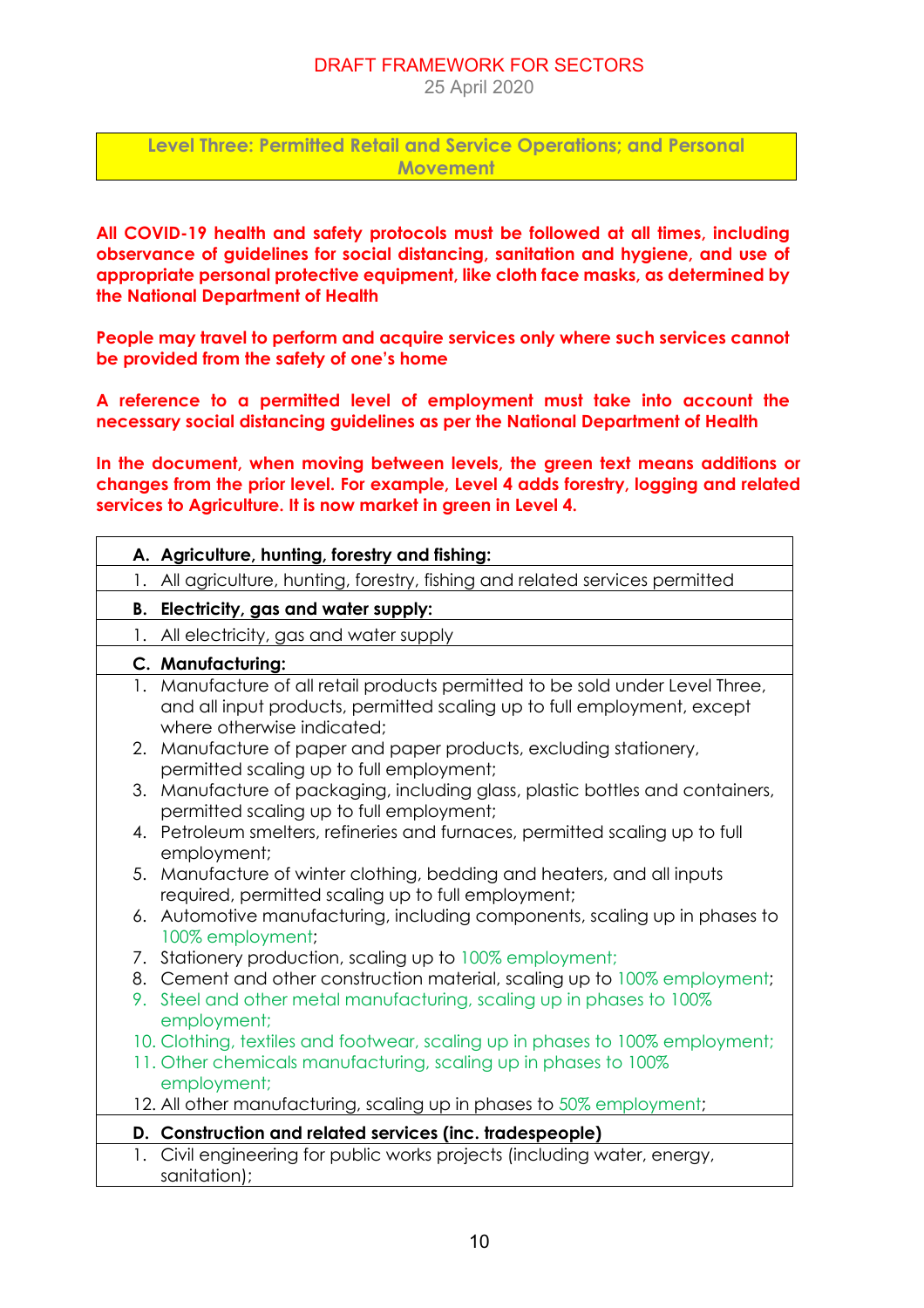|    |    | 2. Critical public works construction; and                                                    |
|----|----|-----------------------------------------------------------------------------------------------|
|    |    | 3. Road and bridge projects;                                                                  |
| 4. |    | Other public works civil engineering projects;                                                |
|    |    | 5. Commercial building projects; and                                                          |
|    |    | 6. Critical maintenance and repairs                                                           |
|    |    | E. Wholesale and retail trade, covering stores, spaza shops, eCommerce and                    |
|    |    | informal traders:                                                                             |
|    |    | 1. Any food product, including non-alcoholic beverages and animal food;                       |
|    |    | 2. Toilet Paper, sanitary pads, sanitary tampons, condoms;                                    |
|    | 3. | Hand sanitiser, disinfectants, soap, alcohol for industrial use, household                    |
|    |    | cleaning products, and personal protective equipment;                                         |
|    |    | 4. Products for the care of babies and toddlers;                                              |
|    |    | 5. Personal toiletries, including haircare, body and face care products, roll-                |
|    |    | ons, deodorants, dental care products;                                                        |
|    |    | 6. Medical and Hospital Supplies, medicine, equipment and personal                            |
|    |    | protective equipment;                                                                         |
|    |    | 7. Fuel, including coal, wood, paraffin and gas;                                              |
|    |    | 8. Airtime and electricity                                                                    |
|    |    | 9. Hardware, components and supplies for sale to the general public;                          |
|    |    | 10. Stationery and all books;                                                                 |
|    |    | 11. Components for vehicles undergoing emergency repairs where such                           |
|    |    | vehicle is used by a person engaged in essential services work;                               |
|    |    | 12. Chemicals, packaging and ancillary products used in the production of                     |
|    |    | any these products;<br>13. All household appliances;                                          |
|    |    | 14. All clothing, home textiles and footwear;                                                 |
|    |    | 15. Tobacco products;                                                                         |
|    |    | 16. Personal ICT equipment including computers, mobile telephones and other                   |
|    |    | home office equipment;                                                                        |
|    |    | 17. Motor vehicles sales, subject to Directions                                               |
|    |    | 18. Off-premises consumption of alcohol, subject to limited hours (Mon-Wed 8 -                |
|    |    | 12pm) and subject to an approved industry plan on social distance and                         |
|    |    | quantitative restrictions. No consumption on premises.                                        |
|    |    |                                                                                               |
| F. |    | Information and communication services:<br>All telecommunication services and infrastructure: |
| 1. |    |                                                                                               |
|    | 2. | Information and Communication Technology services for all private and<br>business customers;  |
|    |    | 3. Postal services and courier services (i.e. eCommerce) related to transport                 |
|    |    | of retail goods, subject to directions                                                        |
|    |    |                                                                                               |
|    |    | G. Media and entertainment services:                                                          |
|    |    | 1. Online services;                                                                           |
|    |    | 2. Productions for local broadcast; and live streaming in support of COVID-19                 |
|    |    | subject to directions; and                                                                    |
| 3. |    | Newspapers and broadcasting                                                                   |
|    |    | H. Financial and business services:                                                           |
|    | 1. | Employees should work from home where possible;                                               |
|    | 2. | Call centres, for local and all international markets, may operate subject to                 |
|    |    | directions issues by the relevant cabinet members;                                            |
| 3. |    | Essential financial services may operate subject to directions issues by the                  |
|    |    | relevant cabinet member;                                                                      |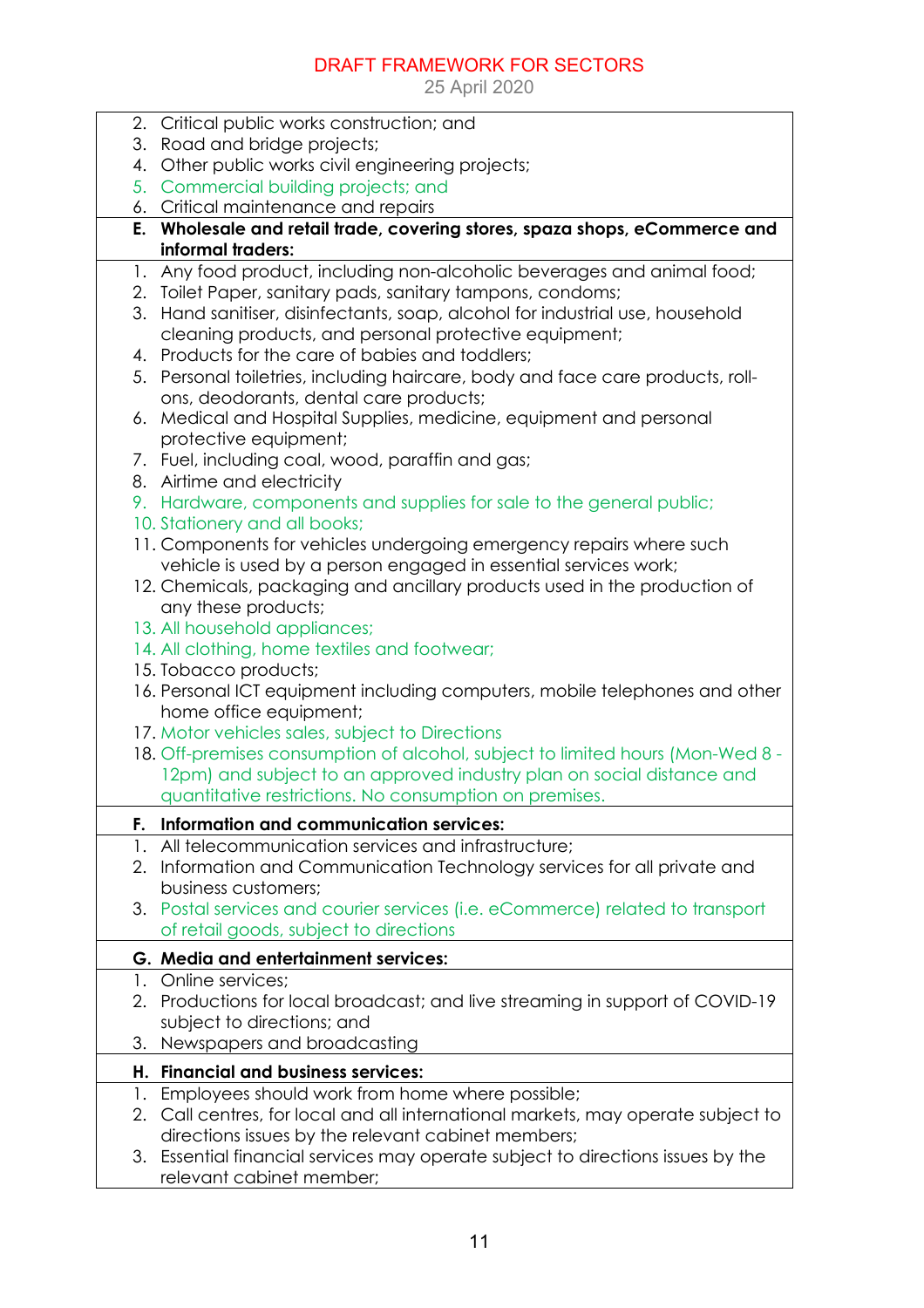|    | 4. Commercial real estate permitted;                                                                                                                                                      |
|----|-------------------------------------------------------------------------------------------------------------------------------------------------------------------------------------------|
|    | 5. Private security services may operate;                                                                                                                                                 |
| 6. | Implementation of payroll systems;                                                                                                                                                        |
| 7. | Rental of motor vehicles, machinery and equipment, and of personal and<br>household goods to support other Level Three services                                                           |
|    | 8. Other professional services may operate only where work-from-home is not                                                                                                               |
|    | possible, and only to support other Level Three services                                                                                                                                  |
| I. | <b>Accommodation and food service activities:</b>                                                                                                                                         |
|    | 1. Accommodation not permitted, except for quarantine, essential services                                                                                                                 |
|    | 2. Restaurants only for food delivery services (9am-8pm) and subject to<br>curfew (no sit down or pick-up allowed)                                                                        |
|    | J. Transport, storage and communication services:                                                                                                                                         |
|    | 1. Limited domestic air travel, with a restriction on the number of flights per<br>day and authorisation based on the reason for travel and subject to the<br>ports of entry arrangements |
|    | 2. Ocean transport permitted only for the shipment of cargo;                                                                                                                              |
|    | 3. Public rail, minibus taxi and bus services will resume at levels and on terms                                                                                                          |
|    | as will be set out in Directions, based on the progressive increase in                                                                                                                    |
|    | commuter numbers during the various phases;                                                                                                                                               |
| 4. | E-hailing services subject to restrictions on capacity and times, and for                                                                                                                 |
|    | permitted activities only;                                                                                                                                                                |
|    | 5. Transport and logistics in respect of specified cargo, and permitted retail                                                                                                            |
|    | goods to neighbouring countries, which shall include all goods imported                                                                                                                   |
|    | via SA ports of entry, for re-export to neighbouring countries;                                                                                                                           |
|    | 6. Essential imported goods will be prioritised through ports of entry and for                                                                                                            |
|    | transport and handling to final users. Directions will be issued in respect of<br>other goods                                                                                             |
|    | K. Mining and quarrying:                                                                                                                                                                  |
| 1. | All mining scaling up towards 100% employment                                                                                                                                             |
|    | Repair and related emergency services:                                                                                                                                                    |
|    | 1. Tow trucks and vehicle recovery services                                                                                                                                               |
| 2. | Emergency repair work, including plumbers, electricians, locksmiths,                                                                                                                      |
|    | glaziers, roof repair work                                                                                                                                                                |
|    | 3. Emergency automobile repairs for all persons                                                                                                                                           |
|    | M. Supply chains:                                                                                                                                                                         |
|    | 1. Production, manufacturing, supply, logistics, transport, delivery, critical                                                                                                            |
|    | maintenance and repair in relation to the rendering of permitted services                                                                                                                 |
|    | including components and equipment;                                                                                                                                                       |
|    | 2. All workplaces or premises must have care and maintenance that is                                                                                                                      |
|    | essential to the prevention of the destruction or significant impairment of                                                                                                               |
|    | working areas, plant, machinery or inventory, or to permit orderly wind                                                                                                                   |
|    | down arrangements, on such conditions as may be issued by means of                                                                                                                        |
|    | directions by the relevant cabinet members                                                                                                                                                |
|    | N. Private households employment:                                                                                                                                                         |
|    | 1. Permitted to support all Level 3 personnel and live-in staff; and                                                                                                                      |
| 2. | Gardening and swimming pool services                                                                                                                                                      |
|    | O. Public administration, government services and other arms of the state:                                                                                                                |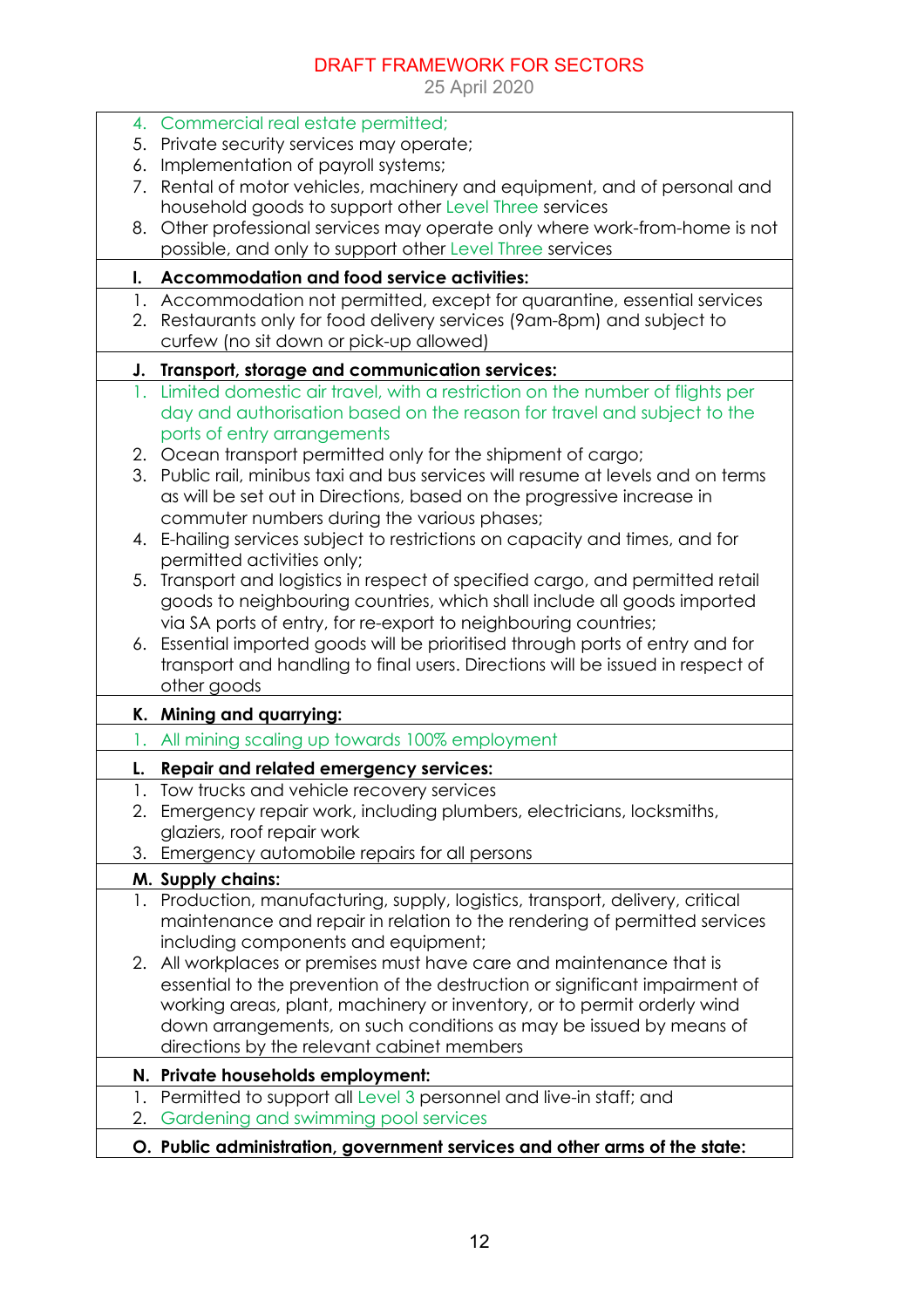|    | 1. Only essential government and administration services may operate,                                                                                                                                                                                   |
|----|---------------------------------------------------------------------------------------------------------------------------------------------------------------------------------------------------------------------------------------------------------|
|    | including:                                                                                                                                                                                                                                              |
|    | a) Disaster management services;                                                                                                                                                                                                                        |
|    | b) Licensing, permitting and deeds offices, marriage certificates, birth<br>and death certificates, and replacement identification documents;                                                                                                           |
|    | c) Any other service designated by the Executive Authority, HODs,<br>Heads of Courts, and Heads of other Chapter 9 Institutions                                                                                                                         |
|    | d) Essential municipal services;                                                                                                                                                                                                                        |
|    | e) Services related to the essential functioning of courts;                                                                                                                                                                                             |
|    | f) Essential SARS services defined by the Commissioner of SARS;                                                                                                                                                                                         |
|    | g) Police, peace officers, traffic officers, military medical personnel and<br>soldiers, correctional services officials and traffic management<br>services;                                                                                            |
|    | h) Services rendered by the Executive, members of Parliament,<br>Members of the Provincial Legislature, Members of Local Councils,<br>the Judiciary, traditional leaders and National Office Bearers of<br>Political Parties represented in Parliament; |
|    | Commissioners of the South African Human Rights Commission,<br>i)<br>Gender Commission, the Commission for the Promotion and                                                                                                                            |
|    | Protection of the Rights of Cultural, Religious and Linguistic<br>Communities, the Public Protector and Deputy Public Protector and<br>the Independent Electoral Commission                                                                             |
|    | P. Health, social and personal services:                                                                                                                                                                                                                |
|    | 1. Medical and veterinary services permitted;                                                                                                                                                                                                           |
| 2. | Cleaning, sanitation, pest control, sewerage, waste and refuse removal<br>services;                                                                                                                                                                     |
| 3. | Recycling of glass, paper & metal inc informal recyclers permitted at full<br>capacity;                                                                                                                                                                 |
|    | 4. Laundry and dry-cleaning services permitted;                                                                                                                                                                                                         |
|    | 5. All Social work, counselling, care and relief activities permitted                                                                                                                                                                                   |
|    | 6. Wildlife Management, Antipoaching, Animal Care and Veterinary services;                                                                                                                                                                              |
|    | 7. Funeral and cremation services, including mortuaries services and the<br>transportation of mortal remains;                                                                                                                                           |
| 8. | Trade union essential staff for workers covered by Level 3, subject to                                                                                                                                                                                  |
|    | <b>Directions</b>                                                                                                                                                                                                                                       |
|    | <b>Q. Education services:</b>                                                                                                                                                                                                                           |
| Ι. | Permitted on dates and schedule set out separately                                                                                                                                                                                                      |
|    |                                                                                                                                                                                                                                                         |
|    | R. Personal Movement:                                                                                                                                                                                                                                   |

- 1. Interprovincial travel is not permitted except to return to work with proof of employment, in exceptional circumstances such as funerals (with approval) or essential services.
- 2. Stay at home, other than essential travel for work and to purchase essential goods.
- 3. No recreational travel or to meet friends or family.
- 4. Mandatory use of cloth masks (including home-made ones to cover nose and mask) and ensure hand hygiene when in public and at workplace.
- 5. Emergencies for medical reasons.
- 6. Those who have an exemption to travel for funerals
- 7. South Africans returning home and foreign nationals leaving South Africa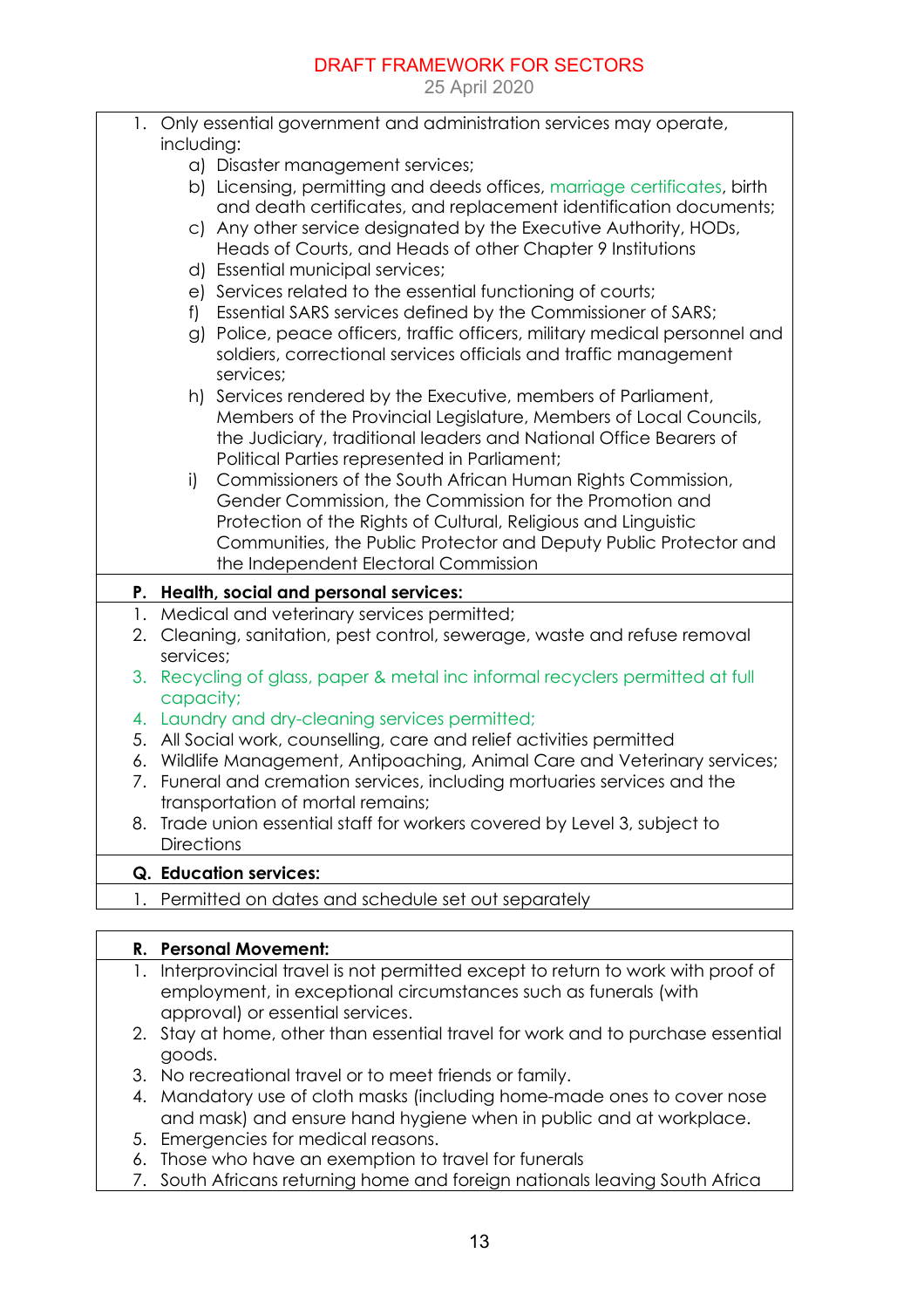- 8. Elderly and persons with co-morbidities are encouraged to self-isolate and only leave home for exceptional reasons.
- 9. Social distancing (2m away from other persons) to be applied in public when, shopping, visiting health facilities (pharmacies, clinics etc),
- 10. Walking, jogging and cycling permitted
- 11. Social distancing when using public and private transport, as per transport guidelines
- 12. All public gatherings are prohibited.
- 13. Stores to ensure that there is temperature screening of patrons, hand sanitisers available and measures to facilitate social distancing. Where the number of customers cannot be accommodated at once then measures such a ticket system and defined limit of time in the store per customer should be implemented instead of the physical queuing of customers.
- 14. Curfews will be implemented between 8pm and 5am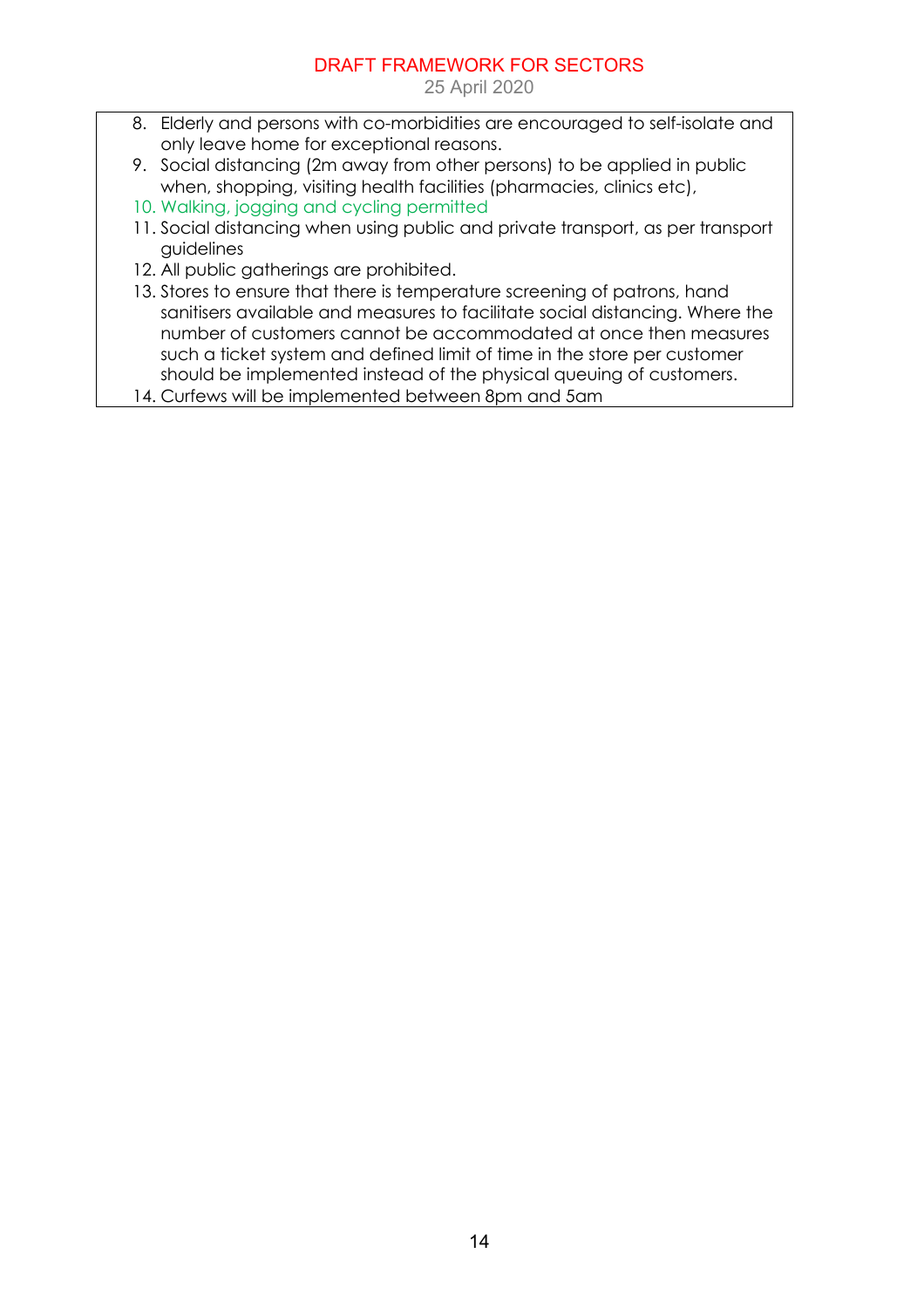25 April 2020

**Level Two: Permitted Retail and Service Operations; and Personal Movement**

**All COVID-19 health and safety protocols must be followed at all times, including observance of guidelines for social distancing, sanitation and hygiene, and use of appropriate personal protective equipment, like cloth face masks, as determined by the National Department of Health**

**People may travel to perform and acquire services only where such services cannot be provided from the safety of one's home**

**A reference to a permitted level of employment must take into account the necessary social distancing guidelines as per the National Department of Health**

**In the document, when moving between levels, the green text means additions or changes from the prior level. For example, Level 4 adds forestry, logging and related services to Agriculture. It is now market in green in Level 4.** 

|    | A. Agriculture, hunting, forestry and fishing:                                                                          |
|----|-------------------------------------------------------------------------------------------------------------------------|
| 1. | All agriculture, hunting, forestry, fishing and related services permitted                                              |
| В. | Electricity, gas and water supply:                                                                                      |
|    | 1. All electricity, gas and water supply                                                                                |
|    | C. Manufacturing:                                                                                                       |
|    | All manufacturing scaling up towards 100% employment                                                                    |
|    | D. Construction and related services (inc. tradespeople):                                                               |
|    | 1. Civil engineering for public works projects (including water, energy,<br>sanitation);                                |
|    | 2. Critical public works construction;                                                                                  |
|    | 3. Road and bridge projects;                                                                                            |
|    | 4. Other public works civil engineering projects; and                                                                   |
|    | 5. Commercial building projects;<br>6. Private residential projects; and                                                |
|    | 7. Critical maintenance and repairs                                                                                     |
|    | E. Wholesale and retail trade, covering stores, spaza shops, eCommerce and                                              |
|    | informal traders:                                                                                                       |
|    | 1. All retail permitted, subject to directions                                                                          |
| Е. | Information and communication services:                                                                                 |
|    | 1. All telecommunication services and infrastructure;                                                                   |
| 2. | Information and Communication Technology services for all private and                                                   |
|    | business customers;                                                                                                     |
|    | 3. Postal services and courier services (i.e. eCommerce) related to transport<br>of retail goods, subject to directions |
|    | G. Media and entertainment services:                                                                                    |
|    | 1. Online services;                                                                                                     |
|    | 2. Productions for local broadcast; and live streaming in support of COVID-19                                           |
|    | subject to directions; and                                                                                              |
|    | 3. Newspapers and broadcasting                                                                                          |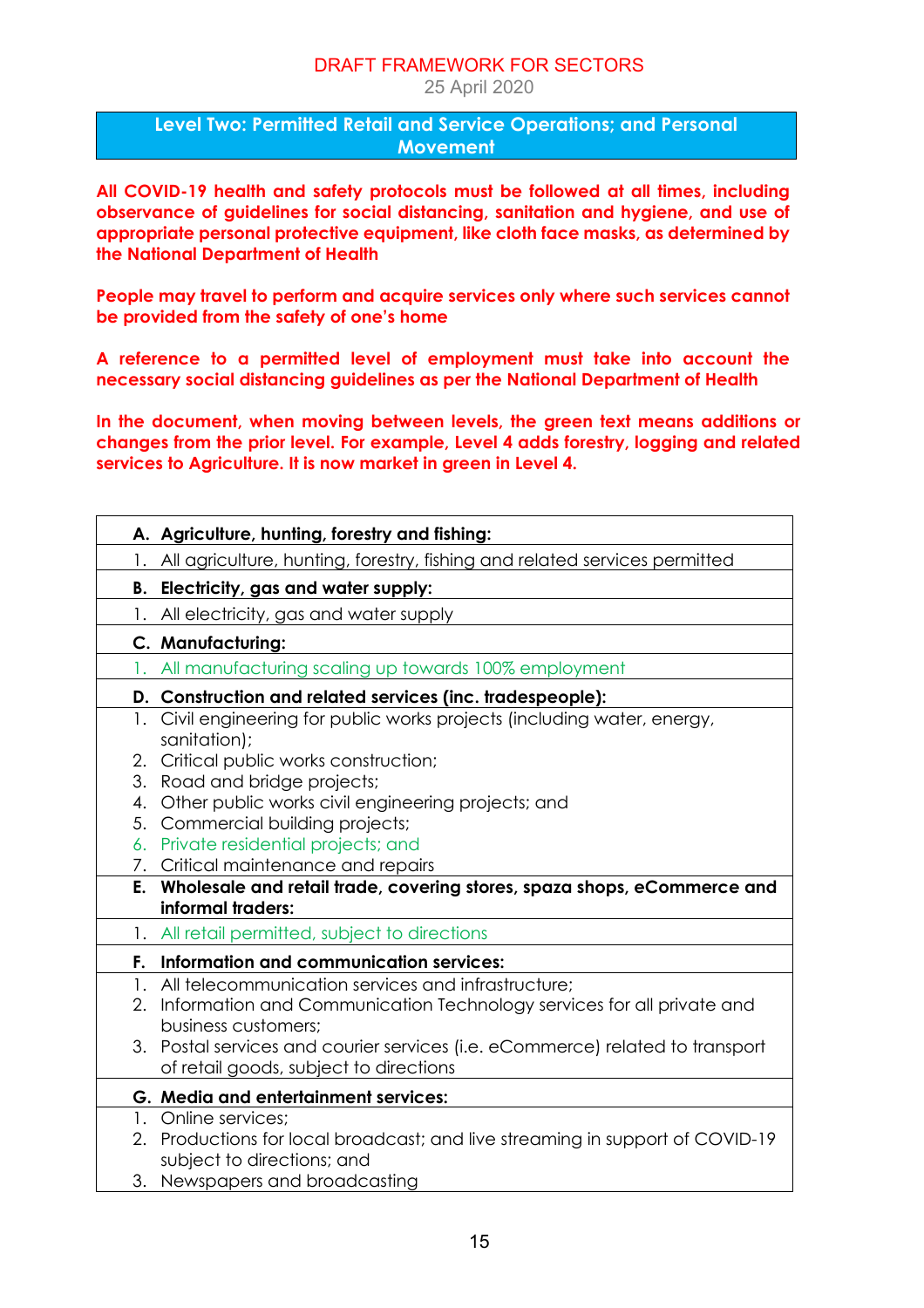|    | H. Financial and business services:                                              |
|----|----------------------------------------------------------------------------------|
|    | 1. Employees should work from home where possible;                               |
|    | 2. Call centres, for local and all international markets, may operate subject to |
|    | directions issues by the relevant cabinet members;                               |
| 3. | Essential financial services may operate subject to directions issues by the     |
|    | relevant cabinet member;                                                         |
| 4. | All real estate activities permitted;                                            |
|    |                                                                                  |
|    | 5. Private security services may operate;                                        |
| 6. | Implementation of payroll systems                                                |
| 7. | Rental of motor vehicles, machinery and equipment, and of personal and           |
|    | household goods to support other Level Two services                              |
| 8. | Other professional services may operate only where work-from-home is not         |
|    | possible, and only to support other Level Two services                           |
| I. | <b>Accommodation and food service activities:</b>                                |
| 1. | Accommodation permitted for quarantine, essential services                       |
| 2. | Permitted for business travel, except conferences                                |
| 3. | Restaurants permitted, only for take-away and delivery                           |
| J. | Transport, storage and communication services:                                   |
| 1. | Limited domestic air travel, with a restriction on the number of flights per     |
|    | day and authorisation based on the reason for travel and for business            |
|    | travel and subject to the ports of entry arrangements                            |
|    | 2. Ocean transport permitted only for the shipment of cargo;                     |
|    | 3. Public rail, minibus taxi and bus services will resume at levels and on terms |
|    |                                                                                  |
|    | as will be set out in Directions, based on the progressive increase in           |
|    | commuter numbers during the various phases;                                      |
|    | 4. E-hailing services subject to restrictions on capacity and times, and for     |
|    | permitted activities only;                                                       |
| 5. | Transport and logistics in respect of specified cargo, and permitted retail      |
|    | goods to neighbouring countries, which shall include all goods imported          |
|    | via SA ports of entry, for re-export to neighbouring countries;                  |
|    | 6. Essential imported goods will be prioritised through ports of entry and for   |
|    | transport and handling to final users. Directions will be issued in respect of   |
|    | other goods                                                                      |
|    | K. Mining and quarrying:                                                         |
| 1. | All mining scaling up towards 100% employment                                    |
| L. | Repair and related emergency services:                                           |
| 1. | Tow trucks and vehicle recovery services                                         |
| 2. | All repair work, including plumbers, electricians, locksmiths, glaziers, roof    |
|    | repair work                                                                      |
| 3. | All automobile repairs                                                           |
|    | M. Supply Chains:                                                                |
|    | 1. Production, manufacturing, supply, logistics, transport, delivery, critical   |
|    | maintenance and repair in relation to the rendering of permitted services        |
|    | including components and equipment;                                              |
| 2. | All workplaces or premises must have care and maintenance that is                |
|    | essential to the prevention of the destruction or significant impairment of      |
|    | working areas, plant, machinery or inventory, or to permit orderly wind          |
|    | down arrangements, on such conditions as may be issued by means of               |
|    | directions by the relevant cabinet members                                       |
|    |                                                                                  |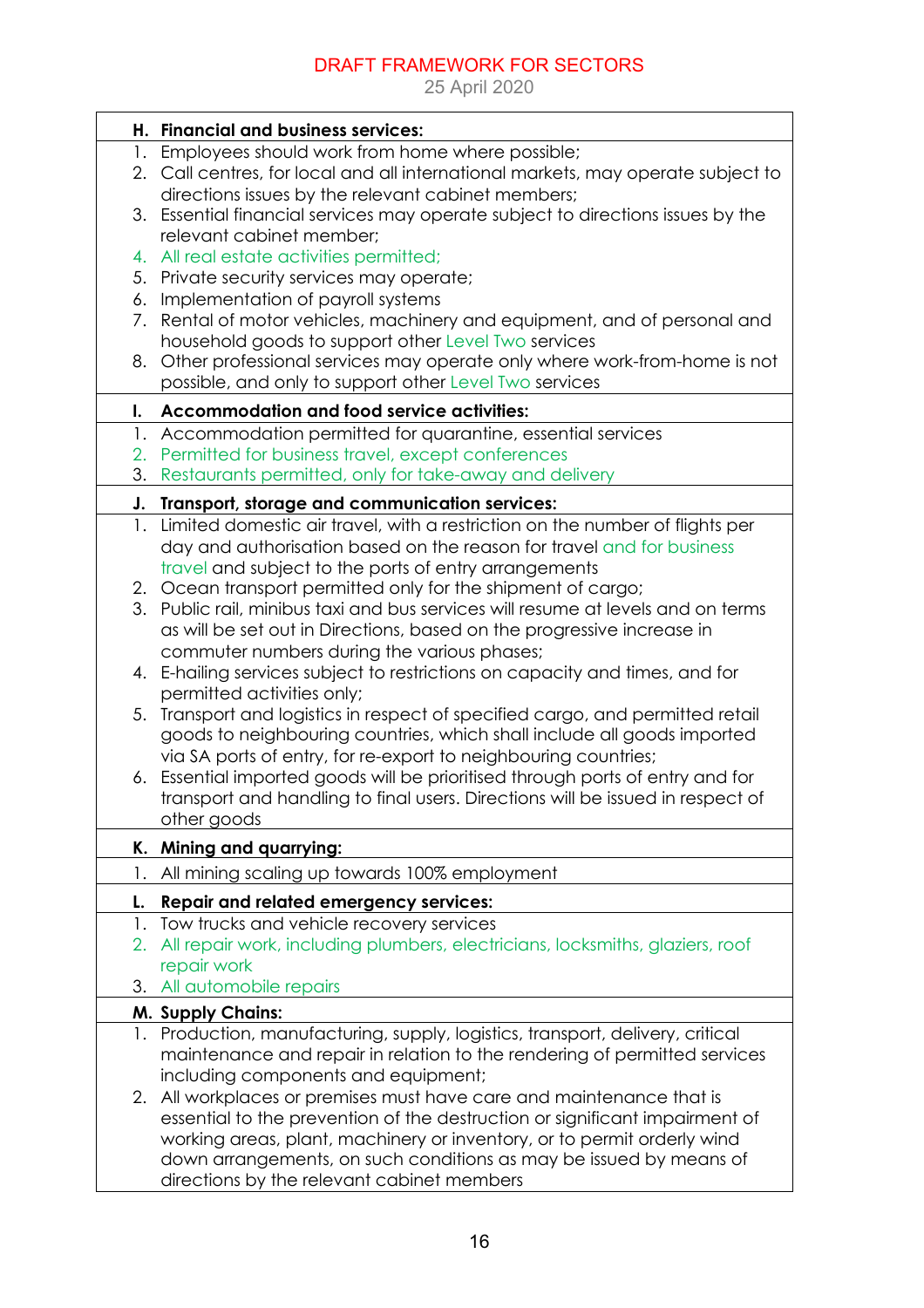25 April 2020

|    | N. Private households employment:                                                                                                                                                                                                                                                                           |
|----|-------------------------------------------------------------------------------------------------------------------------------------------------------------------------------------------------------------------------------------------------------------------------------------------------------------|
|    | All private household employment permitted                                                                                                                                                                                                                                                                  |
|    | O. Public administration, government services and other arms of the state:                                                                                                                                                                                                                                  |
|    | 1. Only essential government and administration services may operate,                                                                                                                                                                                                                                       |
|    | including:                                                                                                                                                                                                                                                                                                  |
|    | a) Disaster management services;                                                                                                                                                                                                                                                                            |
|    | b) Licensing, permitting and deeds offices, marriage certificates, birth<br>and death certificates, and new and replacement identification<br>documents;                                                                                                                                                    |
|    | c) Any other service designated by the Executive Authority, HODs,<br>Heads of Courts, and Heads of other Chapter 9 Institutions                                                                                                                                                                             |
|    | d) Essential municipal services;                                                                                                                                                                                                                                                                            |
|    | e) Services related to the essential functioning of courts;                                                                                                                                                                                                                                                 |
|    | Essential SARS services defined by the Commissioner of SARS;<br>f)<br>g) Police, peace officers, traffic officers, military medical personnel and<br>soldiers, correctional services officials and traffic management<br>services;                                                                          |
|    | h) Services rendered by the Executive, members of Parliament,<br>Members of the Provincial Legislature, Members of Local Councils,<br>the Judiciary, traditional leaders and National Office Bearers of<br>Political Parties represented in Parliament;                                                     |
|    | Commissioners of the South African Human Rights Commission,<br>i)<br>Gender Commission, the Commission for the Promotion and<br>Protection of the Rights of Cultural, Religious and Linguistic<br>Communities, the Public Protector and Deputy Public Protector and<br>the Independent Electoral Commission |
|    | P. Health, social and personal services:                                                                                                                                                                                                                                                                    |
|    | 1. Medical and veterinary services permitted;                                                                                                                                                                                                                                                               |
|    | 2. Cleaning, sanitation, pest control, sewerage, waste and refuse removal<br>services;                                                                                                                                                                                                                      |
| 3. | Recycling of glass, paper & metal inc informal recyclers permitted at full<br>capacity;                                                                                                                                                                                                                     |
|    | 4. Laundry and dry-cleaning services permitted;                                                                                                                                                                                                                                                             |
| 5. | All Social work, counselling, care and relief activities permitted                                                                                                                                                                                                                                          |
| 6. | Wildlife Management, Antipoaching, Animal Care and Veterinary services;                                                                                                                                                                                                                                     |
| 7. | Funeral and cremation services, including mortuaries services and the                                                                                                                                                                                                                                       |
|    | transportation of mortal remains;                                                                                                                                                                                                                                                                           |
| 8. | Trade union essential staff for workers covered by Level Two, subject to<br><b>Directions</b>                                                                                                                                                                                                               |
|    | <b>Q.</b> Education services:                                                                                                                                                                                                                                                                               |
|    | Permitted on dates and schedule set out separately                                                                                                                                                                                                                                                          |
|    |                                                                                                                                                                                                                                                                                                             |

## **R. Personal Movement:**

- 1. Interprovincial travel is permitted
- 2. Stay at home, other than essential travel for work and to purchase goods.
- 3. Mandatory use of cloth masks (including home-made ones to cover nose and mask) and ensure hand hygiene when in public and at workplace.
- 4. Emergencies for medical reasons.
- 5. Those who have an exemption to travel for funerals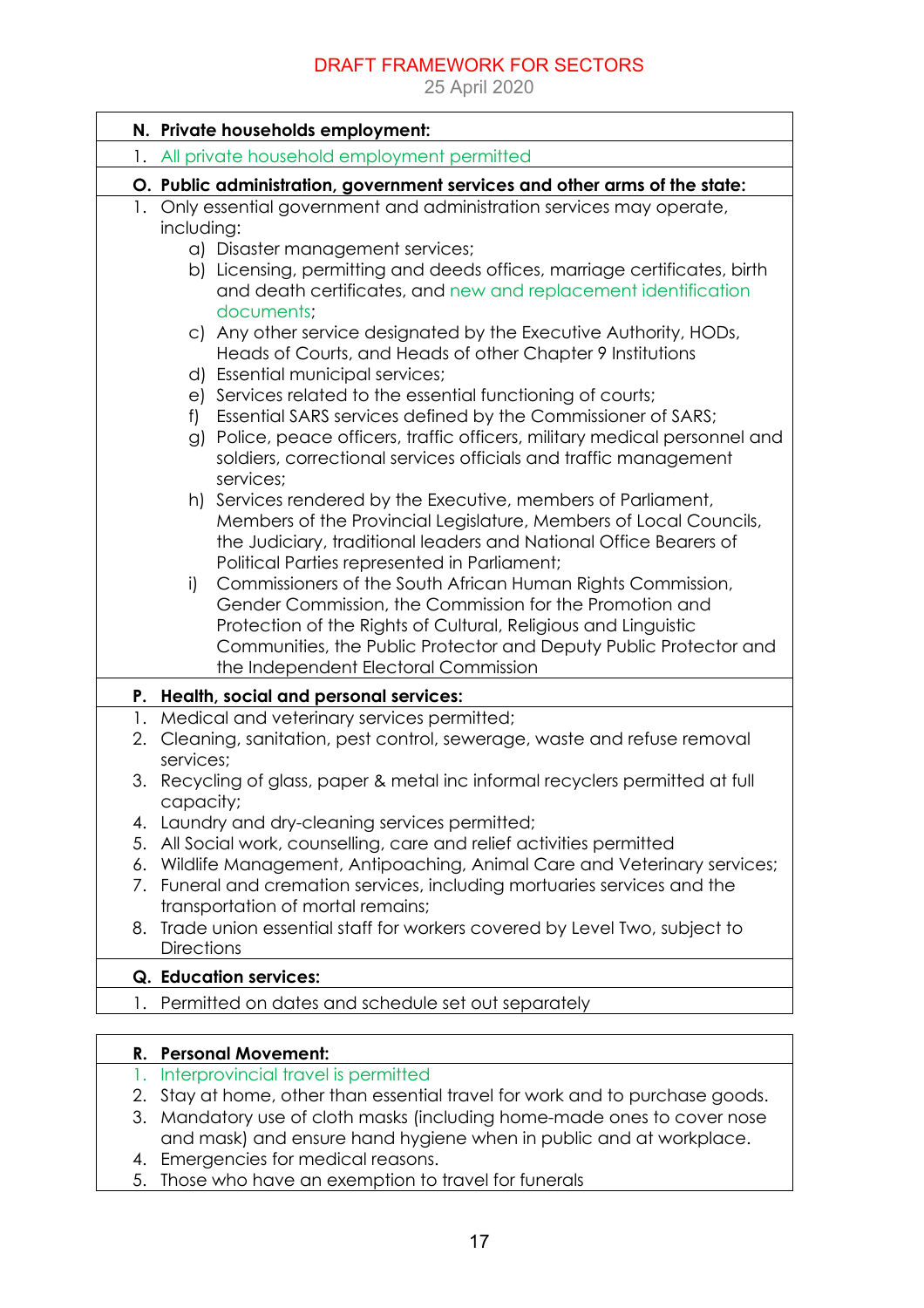- 6. South Africans returning home and foreign nationals leaving South Africa
- 7. Elderly and persons with co-morbidities are encouraged to self-isolate and only leave home for exceptional reasons.
- 8. Social distancing (2m away from other persons) to be applied in public when, shopping, visiting health facilities (pharmacies, clinics etc),
- 9. Walking, jogging and cycling permitted
- 10. Social distancing when using public and private transport, as per transport guidelines
- 11. All public gatherings are prohibited.
- 12. Stores to ensure that there is temperature screening of patrons, hand sanitisers available and measures to facilitate social distancing. Where the number of customers cannot be accommodated at once then measures such a ticket system and time limits per customer should be implemented instead of the physical queuing of customers.
- 13. Curfews will be implemented between 8pm and 5am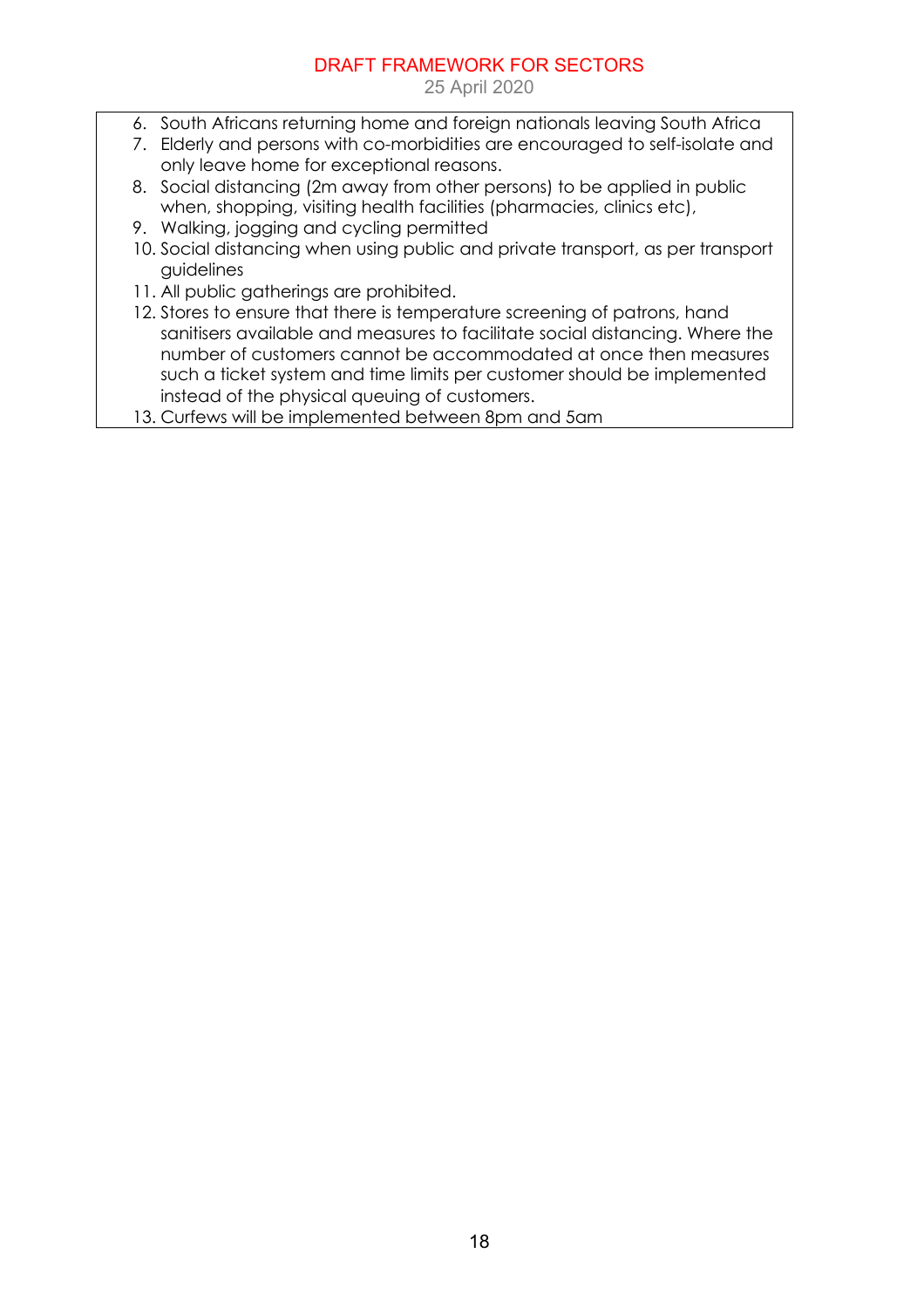25 April 2020

#### **Level One: Permitted Retail and Service Operations; and Personal Movement**

**All COVID-19 health and safety protocols must be followed at all times, including observance of guidelines for social distancing, sanitation and hygiene, and use of appropriate personal protective equipment, like cloth face masks, as determined by the National Department of Health**

**People may travel to perform and acquire services only where such services cannot be provided from the safety of one's home**

**A reference to a permitted level of employment must take into account the necessary social distancing guidelines as per the National Department of Health.**

**In the document, when moving between levels, the green text means additions or changes from the prior level. For example, Level 4 adds forestry, logging and related services to Agriculture. It is now market in green in Level 4.** 

|          | A. Agriculture, hunting, forestry and fishing:                                                                                                                                                                               |
|----------|------------------------------------------------------------------------------------------------------------------------------------------------------------------------------------------------------------------------------|
| 1.       | All agriculture, hunting, forestry, fishing and related services permitted                                                                                                                                                   |
| В.       | Electricity, gas and water supply:                                                                                                                                                                                           |
| 1.       | All electricity, gas and water supply                                                                                                                                                                                        |
|          | C. Manufacturing:                                                                                                                                                                                                            |
| 1.       | All manufacturing at 100% employment                                                                                                                                                                                         |
|          | D. Construction and related services (inc. tradespeople)                                                                                                                                                                     |
|          | 1. All construction projects permitted                                                                                                                                                                                       |
|          | E. Wholesale and retail trade, covering stores, spaza shops, eCommerce and<br>informal traders                                                                                                                               |
|          | 1. All retail permitted, subject to directions                                                                                                                                                                               |
|          | F. Information and communication services:                                                                                                                                                                                   |
| 1.<br>2. | All telecommunication services and infrastructure;<br>Information and Communication Technology services for all private and<br>business customers;<br>3. All postal services and courier services (i.e. eCommerce) permitted |
|          | G. Media and entertainment services:                                                                                                                                                                                         |
| 3.       | 1. Online services;<br>2. Productions for local broadcast; and live streaming in support of COVID-19<br>subject to directions; and<br>Newspapers and broadcasting                                                            |
|          | H. Financial and business services:                                                                                                                                                                                          |
| 1.<br>2. | Employees should work from home where possible;<br>All financial and business services permitted                                                                                                                             |
| I.       | <b>Accommodation and food service activities:</b>                                                                                                                                                                            |
| 1.<br>2. | Accommodation permitted<br>Restaurants, including sit-down, take-away and delivery, permitted                                                                                                                                |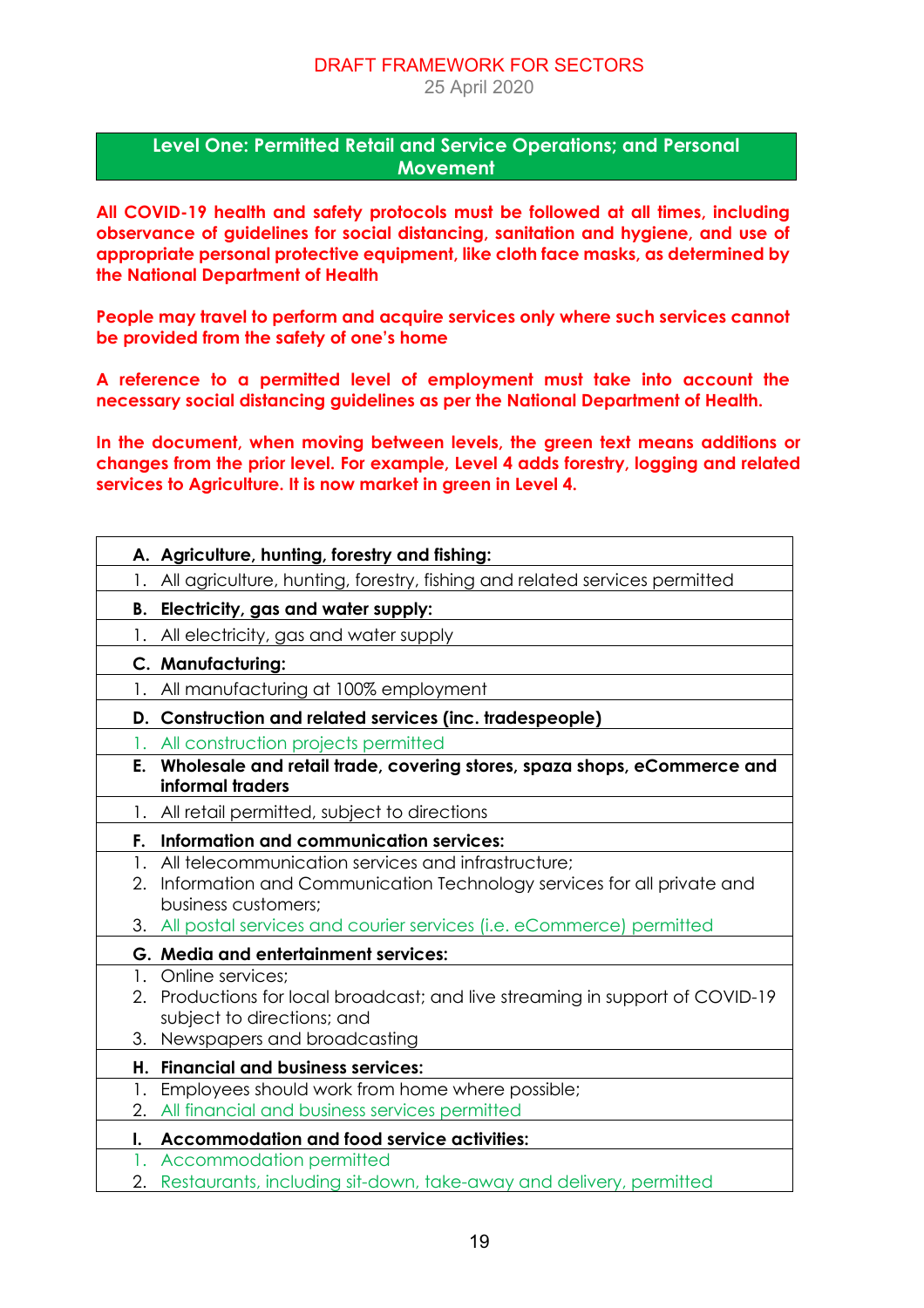|    | J. Transport, storage and communication services:                                                |
|----|--------------------------------------------------------------------------------------------------|
|    | 1. All air travel permitted;                                                                     |
|    | 2. All ocean transport permitted;                                                                |
|    | 3. Public rail, minibus taxi and bus services will resume at levels and on terms                 |
|    | as will be set out in Directions, based on the progressive increase in                           |
|    | commuter numbers during the various phases;                                                      |
|    | 4. E-hailing services subject to restrictions on capacity and times, and for                     |
|    | permitted activities only;                                                                       |
| 5. | Transport and logistics in respect of specified cargo, and permitted retail                      |
|    | goods to neighbouring countries, which shall include all goods imported                          |
|    | via SA ports of entry, for re-export to neighbouring countries;                                  |
|    | 6. Essential imported goods will be prioritised through ports of entry and for                   |
|    | transport and handling to final users. Directions will be issued in respect of                   |
|    | other goods                                                                                      |
|    | K. Mining and quarrying:                                                                         |
| 1. | All mining at 100% employment                                                                    |
| L. | Repair and related emergency services:                                                           |
|    | All repair and related emergency services permitted                                              |
|    | M. Supply chains:                                                                                |
|    | 1. Production, manufacturing, supply, logistics, transport, delivery, critical                   |
|    | maintenance and repair in relation to the rendering of permitted services                        |
|    | including components and equipment;                                                              |
|    | 2. All workplaces or premises must have care and maintenance that is                             |
|    | essential to the prevention of the destruction or significant impairment of                      |
|    | working areas, plant, machinery or inventory, or to permit orderly wind                          |
|    | down arrangements, on such conditions as may be issued by means of                               |
|    | directions by the relevant cabinet members                                                       |
|    | N. Private households employment:                                                                |
| 1. | All private household employment permitted                                                       |
|    | O. Public administration, government services and other arms of the state:                       |
|    | 1. All public administration and government services permitted                                   |
|    | P. Health, social and personal services:                                                         |
| 1. | Medical and veterinary services permitted;                                                       |
|    | 2. Cleaning, sanitation, pest control, sewerage, waste and refuse removal                        |
|    | services;                                                                                        |
|    | 3. Recycling of glass, paper & metal inc. informal recyclers permitted at full                   |
|    | capacity;                                                                                        |
|    | 4. Laundry and dry-cleaning services permitted;                                                  |
|    | 5. Other personal services like hair salons, spas and beauticians permitted,                     |
|    | subject to directions;                                                                           |
| 6. | All Social work, counselling, care and relief activities permitted;                              |
|    | 7. Wildlife Management, Antipoaching, Animal Care and Veterinary services;                       |
|    | 8. Funeral and cremation services, including mortuaries services and the                         |
|    | transportation of mortal remains;                                                                |
|    | 9. Trade union essential staff for workers covered by Level One, subject to<br><b>Directions</b> |
|    | 10. Other recreational, cultural and sporting activities and facilities, re-opening              |
|    | subject to directions                                                                            |
|    |                                                                                                  |